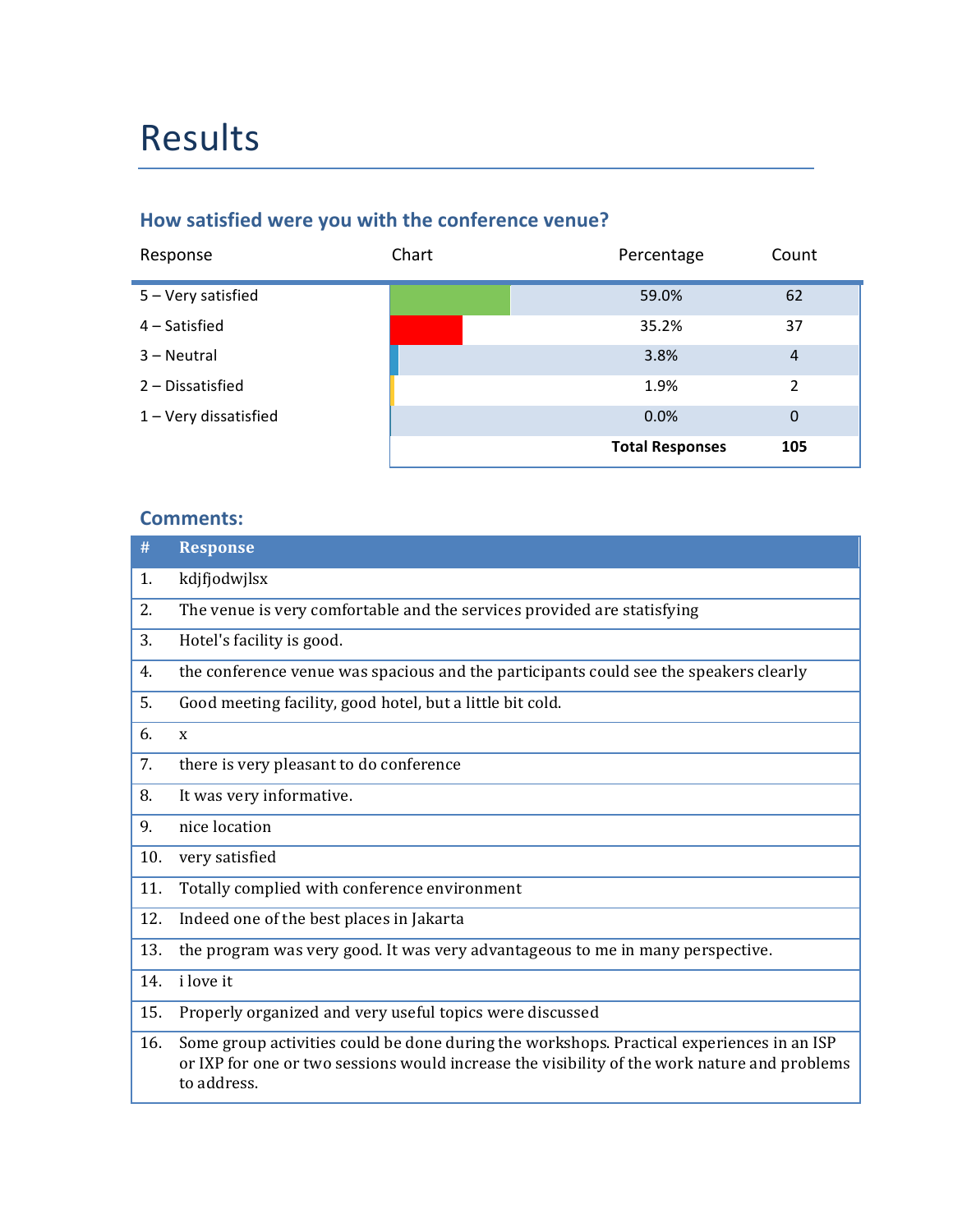| 17. | in jakarta is first my conference with apnic, i am very interst for next apnic.                            |
|-----|------------------------------------------------------------------------------------------------------------|
| 18. | Ritz Carlton is better choice                                                                              |
| 19. | The event really useful                                                                                    |
| 20. | The venue is outstanding.                                                                                  |
| 21. | Great conference hotel and conference rooms with the right sizes.                                          |
| 22. | Conference venue was excellent and well arranged.                                                          |
| 23. | the most merrier conference that I ever had.                                                               |
| 24. | very nice and comfortable venue                                                                            |
| 25. | interisting                                                                                                |
| 26. | such a great opportunity to attend this conference, so many things to learn, and an exciting<br>experience |
| 27. | it's a big venue and most important                                                                        |
| 28. | Venue easy to access.                                                                                      |
| 29. | Audio-visual and webcasting needs improvement                                                              |
| 30. | Great place                                                                                                |
| 31. | Really well organized.                                                                                     |

# How satisfied were you with the conference catering?

| Response              | Chart | Percentage             | Count          |
|-----------------------|-------|------------------------|----------------|
| 5 - Very satisfied    |       | 51.9%                  | 54             |
| 4 – Satisfied         |       | 41.3%                  | 43             |
| 3 - Neutral           |       | 5.8%                   | 6              |
| 2 - Dissatisfied      |       | 1.0%                   | 1              |
| 1 - Very dissatisfied |       | 0.0%                   | $\overline{0}$ |
|                       |       | <b>Total Responses</b> | 104            |

| - # | <b>Response</b>                                      |
|-----|------------------------------------------------------|
|     | skldckl                                              |
|     | Lots of choices and all in premium class. I liked it |
| 3.  | Food is good, asian taste is the best.               |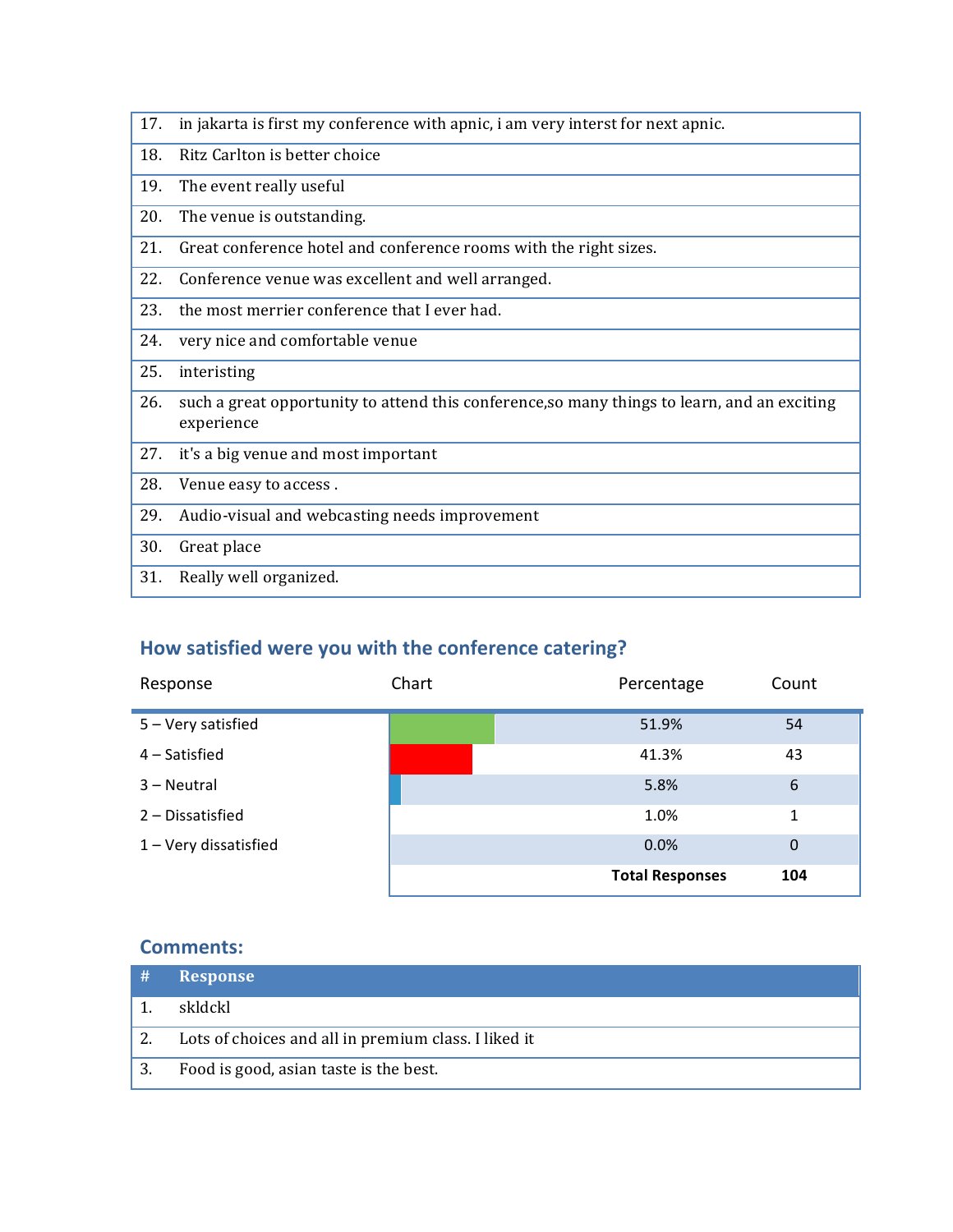| 4.  | the food was delicious                                                               |
|-----|--------------------------------------------------------------------------------------|
| 5.  | too muich food, and not enough healthy and vegetarian options during breaks.         |
| 6.  | Excellent foods and drinks.                                                          |
| 7.  | $\mathbf{x}$                                                                         |
| 8.  | the catering was great                                                               |
| 9.  | very delicious                                                                       |
| 10. | very very satisfied                                                                  |
| 11. | The food was really good                                                             |
| 12. | Food was great!                                                                      |
| 13. | catering was impressive                                                              |
| 14. | Simply awesome and amazing                                                           |
| 15. | Asia Restaurant has foods with good taste                                            |
| 16. | Good choice with multi cultural food                                                 |
| 17. | the food is good and had lots of variations                                          |
| 18. | Overall i'm statisfied.                                                              |
| 19. | Fantastic food with good variety.                                                    |
| 20. | Catering was managed exceptionally good.                                             |
| 21. | It was diamond class Hotel of services                                               |
| 22. | amazing selection of food                                                            |
| 23. | good menu                                                                            |
| 24. | Portion is not enough, venue is not sufficient comparing to partisipant              |
| 25. | Good food, many choices                                                              |
| 26. | it;s very good foof combining                                                        |
| 27. | Food and beverages excellent                                                         |
| 28. | Needed more variety taking into consideration the food habits of different countries |
| 29. | Awesome                                                                              |

# How satisfied were you with the quality of the keynote presentations?

|                 | Verv<br>Satisfied | Satisfied | Neutral                        | Dissatisfied Very | Dissatisfied | Did<br>not<br>attend | Total<br>Responses |
|-----------------|-------------------|-----------|--------------------------------|-------------------|--------------|----------------------|--------------------|
| Barry<br>Greene | 33<br>(32.0%)     |           | 57 (55.3%) 11 (10.7%) 0 (0.0%) |                   | $0(0.0\%)$   | (1.9% )              | 103                |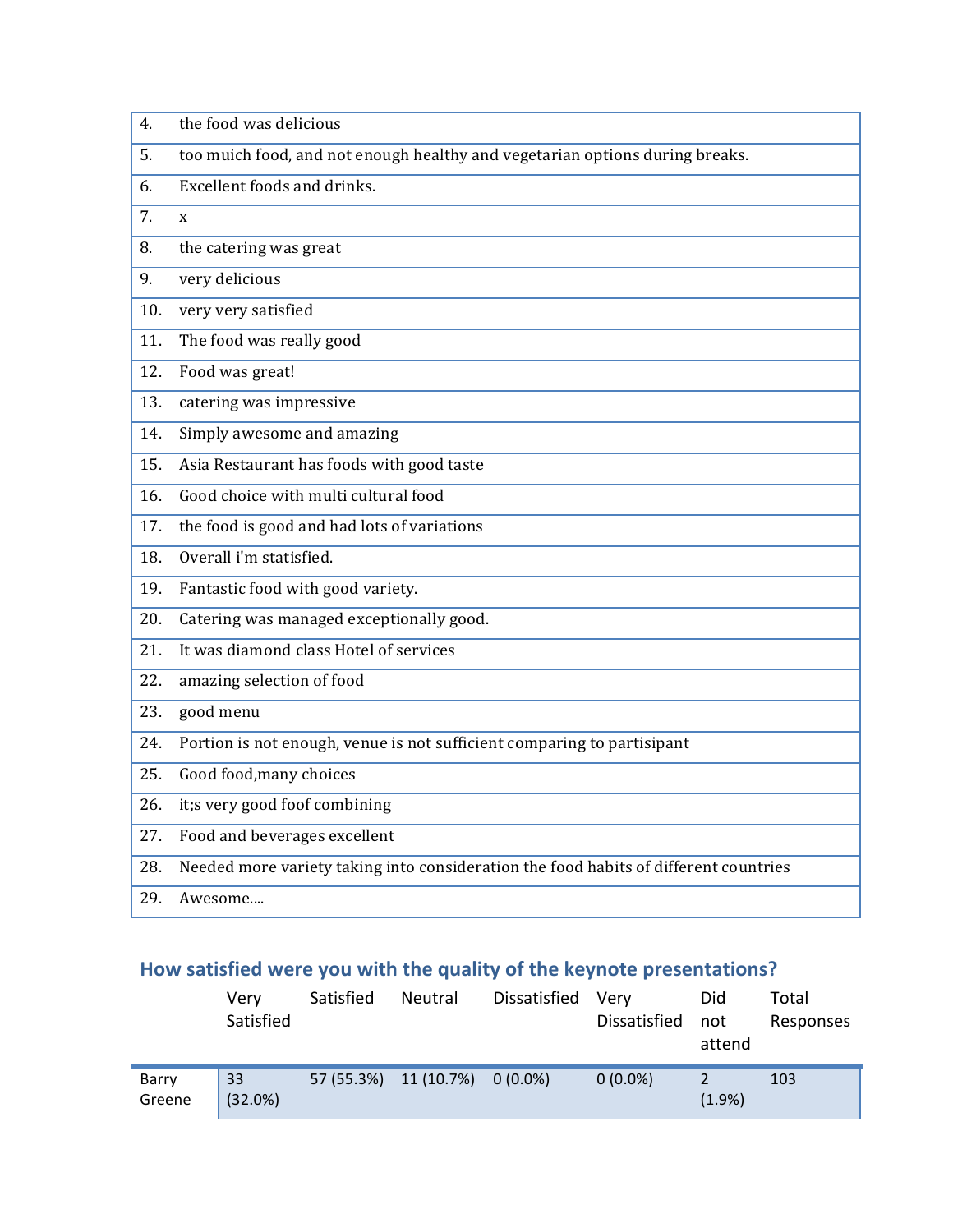| Johar    | 33      | 54 (52.4%) 13 (12.6%) 1 (1.0%) | $0(0.0\%)$ |        | 103 |
|----------|---------|--------------------------------|------------|--------|-----|
| Alam     | (32.0%) |                                |            | (1.9%) |     |
| Rangkuti |         |                                |            |        |     |

#### **Comments:**

| #   | <b>Response</b>                                                                                                            |
|-----|----------------------------------------------------------------------------------------------------------------------------|
| 1.  | fjdkjdxc                                                                                                                   |
| 2.  | XX                                                                                                                         |
| 3.  | This is my first time attending this conference, but they gave an understandable and insight<br>about the material.        |
| 4.  | They are experts in these topics.                                                                                          |
| 5.  | i know Johar could have said much more, so i was disappointed to be honest.                                                |
| 6.  | $\mathbf{x}$                                                                                                               |
| 7.  | very informative                                                                                                           |
| 8.  | very satisfied                                                                                                             |
| 9.  | I personally met with Barry Greene by getting inspired by his speech                                                       |
| 10. | They were good.                                                                                                            |
| 11. | Well planned and good delivery                                                                                             |
| 12. | Helpful topic                                                                                                              |
| 13. | They are not boring and give insights to everyone who listens.                                                             |
| 14. | Some technical glitches, but good overall.                                                                                 |
| 15. | presenters were very knowledgeable, experienced and well versed.                                                           |
| 16. | Mr BG is my oldbuddy (1997 $\sim$ ); Mr JA was my Staff;-)                                                                 |
| 17. | clearly                                                                                                                    |
| 18. | great speaker                                                                                                              |
| 19. | i'm very satisfied with those person                                                                                       |
| 20. | Right man on the right places                                                                                              |
| 21. | Key note should have some visionary speeches covering future of Internet Technologies and<br>policies and global scenarios |
| 22. | <b>Great Presentations</b>                                                                                                 |

### How satisfied were you with the quality of the program sessions?

| Very |  | Satisfied Neutral Dissatisfied Very | Did Total |  |
|------|--|-------------------------------------|-----------|--|
|      |  |                                     |           |  |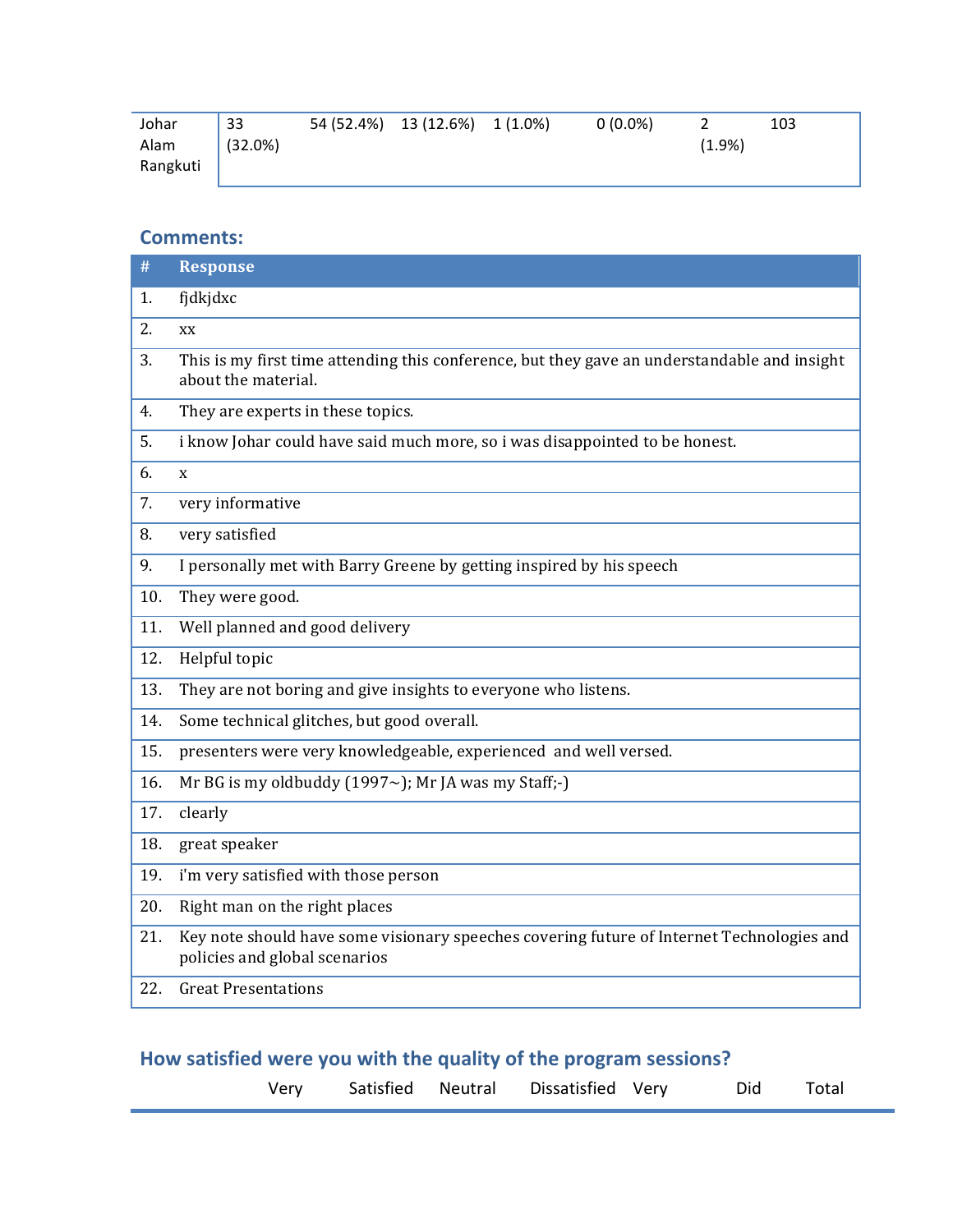|                                                                                                 | Satisfied     |                  |               |            | Dissatisfied | not<br>attend | Responses |
|-------------------------------------------------------------------------------------------------|---------------|------------------|---------------|------------|--------------|---------------|-----------|
| <b>APOPS</b>                                                                                    | 18<br>(17.6%) | 50<br>$(49.0\%)$ | 17<br>(16.7%) | $0(0.0\%)$ | $0(0.0\%)$   | 17<br>(16.7%) | 102       |
| Introduction to<br>Policy SIG (in<br>Bahasa)                                                    | 13<br>(12.9%) | 30<br>(29.7%)    | 16<br>(15.8%) | $0(0.0\%)$ | $0(0.0\%)$   | 42<br>(41.6%) | 101       |
| <b>NIR SIG</b>                                                                                  | 9(8.9%)       | 47<br>(46.5%)    | 18<br>(17.8%) | $0(0.0\%)$ | $0(0.0\%)$   | 27<br>(26.7%) | 101       |
| <b>Lightning Talks</b>                                                                          | 12<br>(12.0%) | 38<br>(38.0%)    | 22<br>(22.0%) | $0(0.0\%)$ | $0(0.0\%)$   | 28<br>(28.0%) | 100       |
| <b>IANA Transition</b>                                                                          | 19<br>(18.6%) | 49<br>(48.0%)    | 14<br>(13.7%) | $1(1.0\%)$ | $0(0.0\%)$   | 19<br>(18.6%) | 102       |
| Network<br>Funtion<br>Virtualization<br>(NFV) BoF                                               | 10<br>(9.9%   | 44<br>(43.6%)    | 14<br>(13.9%) | $2(2.0\%)$ | 1(1.0%)      | 30<br>(29.7%) | 101       |
| <b>Disaster</b><br>Preparedness<br><b>BoF</b>                                                   | 14<br>(14.0%) | 31<br>(31.0%)    | 21<br>(21.0%) | $0(0.0\%)$ | $1(1.0\%)$   | 33<br>(33.0%) | 100       |
| <b>DNS Variant</b><br>Management<br>BoF                                                         | 13<br>(12.9%) | 35<br>(34.7%)    | 19<br>(18.8%) | $0(0.0\%)$ | 1(1.0%)      | 33<br>(32.7%) | 101       |
| Mobile<br><b>Technology BoF</b>                                                                 | 16<br>(15.8%) | 32<br>(31.7%)    | 20<br>(19.8%) | $2(2.0\%)$ | $1(1.0\%)$   | 30<br>(29.7%) | 101       |
| Cooperation<br>SIG                                                                              | 14<br>(13.7%) | 41<br>(40.2%)    | 23<br>(22.5%) | $1(1.0\%)$ | $0(0.0\%)$   | 23<br>(22.5%) | 102       |
| <b>IRR Tutorial and</b><br>RPKI demo                                                            | 14<br>(13.9%) | 34<br>(33.7%)    | 13<br>(12.9%) | $1(1.0\%)$ | $1(1.0\%)$   | 38<br>(37.6%) | 101       |
| <b>DNSSEC</b><br>deployment<br>tutorial                                                         | 19<br>(18.8%) | 33<br>(32.7%)    | 13<br>(12.9%) | $1(1.0\%)$ | $0(0.0\%)$   | 35<br>(34.7%) | 101       |
| IPv6 tutorial                                                                                   | 15<br>(14.7%) | 42<br>(41.2%)    | 13<br>(12.7%) | $0(0.0\%)$ | $1(1.0\%)$   | 31<br>(30.4%) | 102       |
| Internet-<br><b>Mobility Nexus:</b><br>Are we ready<br>for real<br>mobile/wireless<br>broadband | 19<br>(18.6%) | 40<br>(39.2%)    | 20<br>(19.6%) | $1(1.0\%)$ | $0(0.0\%)$   | 22<br>(21.6%) | 102       |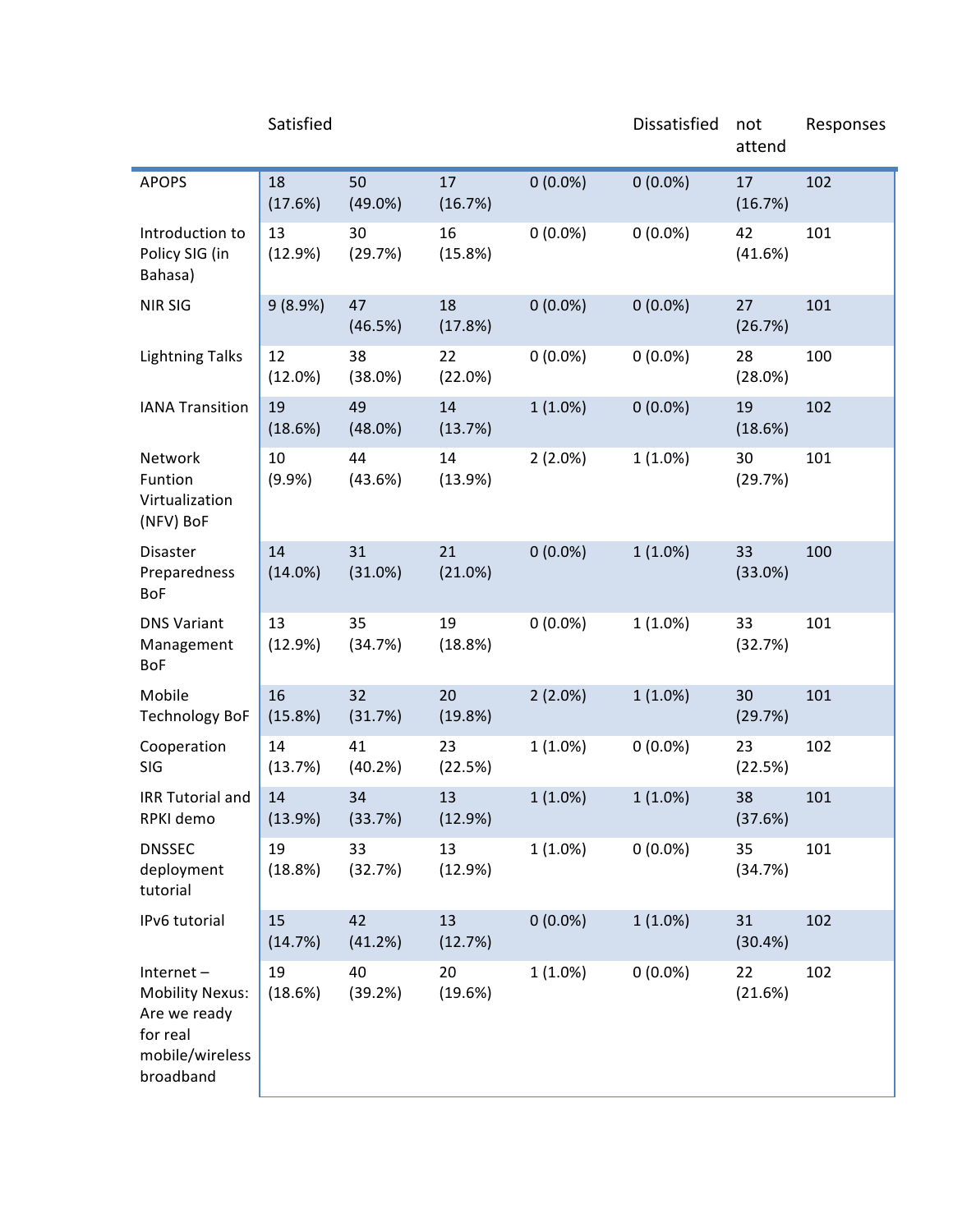| <b>Global Reports</b>                                                        | 21<br>(20.4%) | 39<br>(37.9%) | 23<br>(22.3%) | $1(1.0\%)$ | $0(0.0\%)$ | 19<br>(18.4%) | 103 |
|------------------------------------------------------------------------------|---------------|---------------|---------------|------------|------------|---------------|-----|
| Hypes?<br>Fanfares? Fads?<br>- Wading<br>through the<br>muddy IPv6<br>puddle | 12<br>(11.7%) | 47<br>(45.6%) | 13<br>(12.6%) | $1(1.0\%)$ | 1(1.0%)    | 29<br>(28.2%) | 103 |
| Security<br>Session                                                          | 22<br>(21.6%) | 40<br>(39.2%) | 20<br>(19.6%) | $0(0.0\%)$ | 1(1.0%)    | 19<br>(18.6%) | 102 |
| <b>APNIC Services</b>                                                        | 19<br>(18.8%) | 45<br>(44.6%) | 13<br>(12.9%) | $1(1.0\%)$ | $0(0.0\%)$ | 23<br>(22.8%) | 101 |
| <b>IPv6 Readiness</b><br>Measurement<br>BoF and<br>APIP <sub>v6</sub> TF     | 12<br>(11.9%) | 45<br>(44.6%) | 18<br>(17.8%) | $1(1.0\%)$ | 1(1.0%)    | 24<br>(23.8%) | 101 |
| Policy SIG                                                                   | 18<br>(17.6%) | 41<br>(40.2%) | 22<br>(21.6%) | $1(1.0\%)$ | $0(0.0\%)$ | 20<br>(19.6%) | 102 |
| AMM                                                                          | 16<br>(15.7%) | 37<br>(36.3%) | 24<br>(23.5%) | $0(0.0\%)$ | $0(0.0\%)$ | 25<br>(24.5%) | 102 |

| #   | <b>Response</b>                                                                                                                            |
|-----|--------------------------------------------------------------------------------------------------------------------------------------------|
| 1.  | jkljdlfjsdjkf                                                                                                                              |
| 2.  | shorter amm is good. 2hrs was about right.                                                                                                 |
| 3.  | If possible, please void pallarel sessoins.                                                                                                |
| 4.  | $\mathbf{x}$                                                                                                                               |
| 5.  | good                                                                                                                                       |
| 6.  | As newcomer it was a bit advance for me                                                                                                    |
| 7.  | The program sessions were great. But I could not attend all of them since they were going in<br>parallel. I hope APNIC takes a note of it. |
| 8.  | I was mostly at the APTLD meeting                                                                                                          |
| 9.  | Neutral                                                                                                                                    |
| 10. | i think better if you make the schedule with a table format with colom header                                                              |
| 11. | that it what it was.                                                                                                                       |
| 12. | Could not attend last two sessions due to fellows meeting and dinner                                                                       |
| 13. | enough                                                                                                                                     |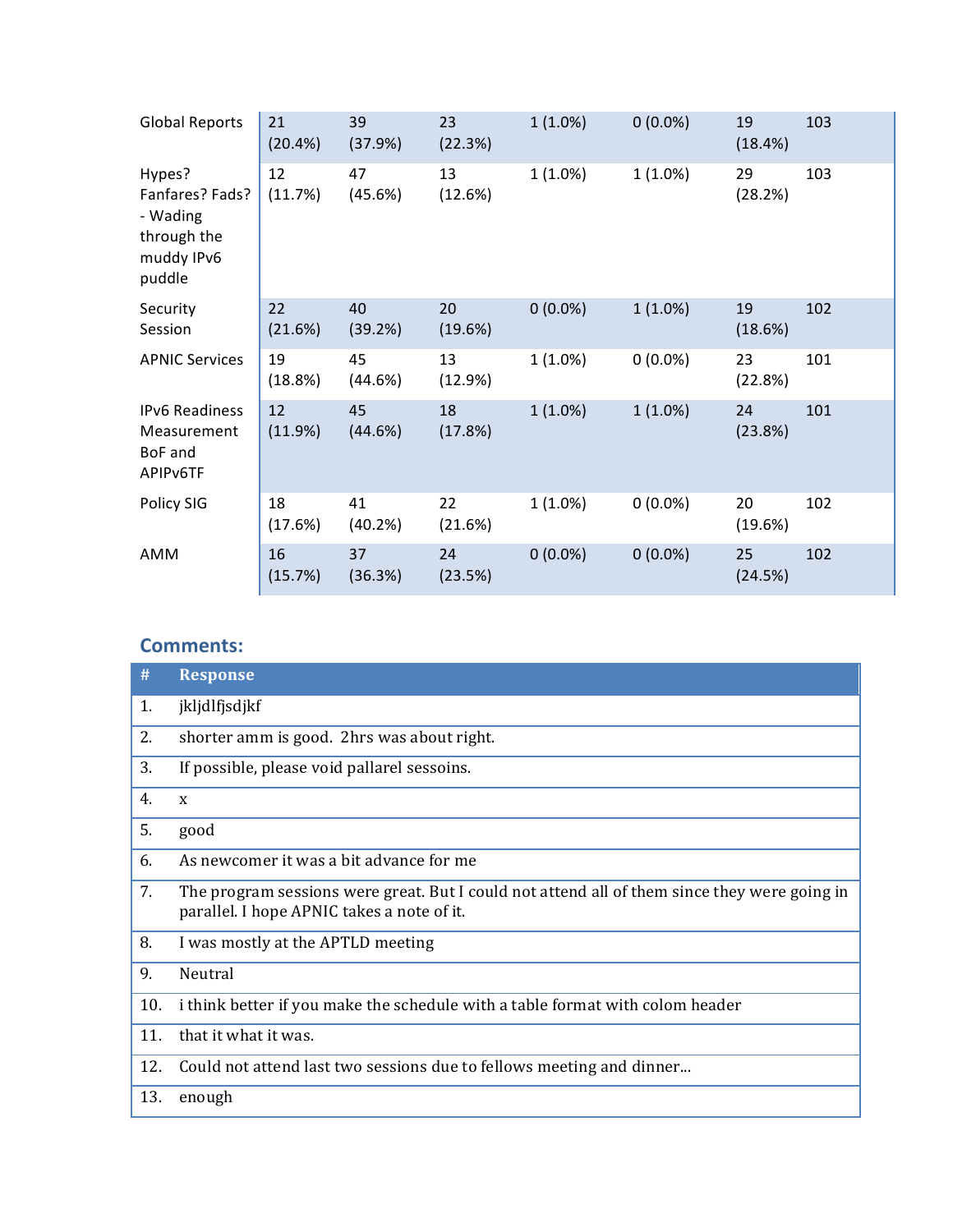| 14.         | overall is good                                                                                                  |
|-------------|------------------------------------------------------------------------------------------------------------------|
| 15.         | very helpful                                                                                                     |
| 16.         | Good                                                                                                             |
| $\vert$ 17. | Great experience for me                                                                                          |
| 18.         | I was there, but I was working at the same time, so I can not comment fully, so I checked "I<br>did not attend". |

# How satisfied were you with the overall quality of the conference

### **speakers?**

| Response              | Chart | Percentage             | Count          |
|-----------------------|-------|------------------------|----------------|
| 5 - Very satisfied    |       | 25.2%                  | 26             |
| 4 – Satisfied         |       | 63.1%                  | 65             |
| 3 – Neutral           |       | 11.7%                  | 12             |
| 2 - Dissatisfied      |       | 0.0%                   | 0              |
| 1 - Very dissatisfied |       | 0.0%                   | $\overline{0}$ |
|                       |       | <b>Total Responses</b> | 103            |

| #   | <b>Response</b>                                                                                                                                                                                                                                                                                                                |
|-----|--------------------------------------------------------------------------------------------------------------------------------------------------------------------------------------------------------------------------------------------------------------------------------------------------------------------------------|
| 1.  | lcjkjfjsdd                                                                                                                                                                                                                                                                                                                     |
| 2.  | Every speakers tried hard though.                                                                                                                                                                                                                                                                                              |
| 3.  | $\mathbf x$                                                                                                                                                                                                                                                                                                                    |
| 4.  | It was a complete distraction when a speaker who was not fluent speaking in english as half<br>the time was trying to understand what the speaker was trying to say. It would be best if<br>there was a translator so that the speaker is about to speak in their native language while<br>being interpretered by a translator |
| 5.  | good                                                                                                                                                                                                                                                                                                                           |
| 6.  | I attended only the workshop, not the conference                                                                                                                                                                                                                                                                               |
| 7.  | Their content was informative enough                                                                                                                                                                                                                                                                                           |
| 8.  | Great speakers. Every single one of them. The only problem was understanding the people<br>whose native language was not English.                                                                                                                                                                                              |
| 9.  | good enough                                                                                                                                                                                                                                                                                                                    |
| 10. | i often cannot understand when people from east asia speaking                                                                                                                                                                                                                                                                  |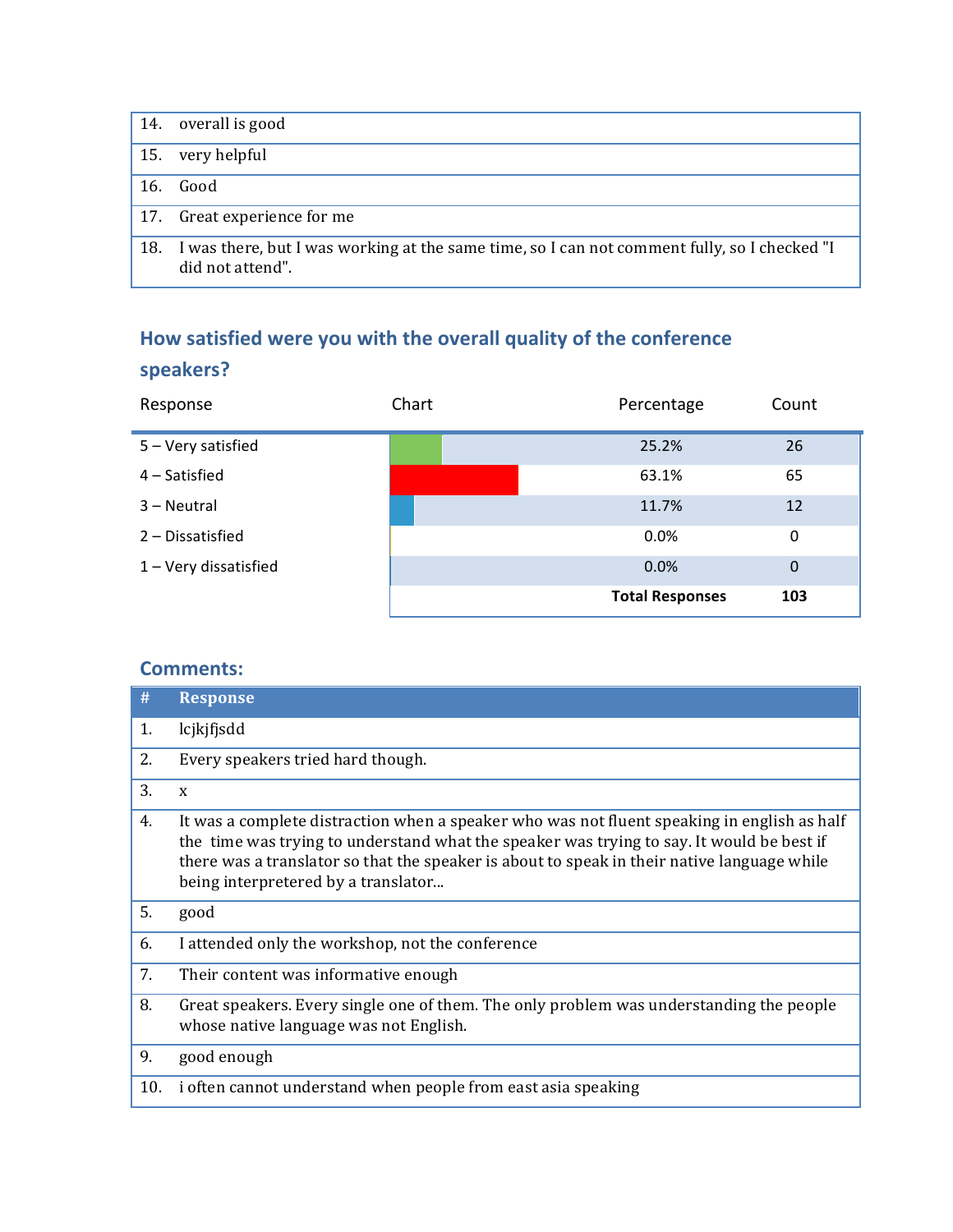| 11. $clarity$       |
|---------------------|
| 12. good conference |
| 13. could be better |
| 14. very helpful    |
| 15. Good            |
| 16. awesome people  |

### How satisfied were you with the APNIC 40 social events?

|                                              | Very<br>Satisfied | Satisfied     | Neutral       | Dissatisfied | Very<br>Dissatisfied | Did<br>not<br>attend | Total<br>Responses |
|----------------------------------------------|-------------------|---------------|---------------|--------------|----------------------|----------------------|--------------------|
| Conference<br>Opening<br>Reception           | 49<br>(47.6%)     | 42<br>(40.8%) | 6(5.8%)       | $1(1.0\%)$   | $0(0.0\%)$           | 5<br>(4.9%)          | 103                |
| <b>Newcomers</b><br>luncheon                 | 27<br>(26.5%)     | 34<br>(33.3%) | 13<br>(12.7%) | $0(0.0\%)$   | $0(0.0\%)$           | 28<br>(27.5%)        | 102                |
| Women in<br>ICT<br>luncheon                  | 27<br>(26.7%)     | 21<br>(20.8%) | 16<br>(15.8%) | $0(0.0\%)$   | $0(0.0\%)$           | 37<br>(36.6%)        | 101                |
| Meet the<br>Executive<br>Council<br>cocktail | 23<br>(22.8%)     | 26<br>(25.7%) | 13<br>(12.9%) | 1(1.0%)      | $0(0.0\%)$           | 38<br>(37.6%)        | 101                |
| APNIC<br>Closing<br>Dinner                   | 39<br>(39.4%)     | 24<br>(24.2%) | 13<br>(13.1%) | $0(0.0\%)$   | $1(1.0\%)$           | 22<br>(22.2%)        | 99                 |

| #  | <b>Response</b>                                                                       |
|----|---------------------------------------------------------------------------------------|
|    | fydbcy                                                                                |
| 2. | all were good. thanks! please don't have such loud music in future, during any event. |
| 3. | At the closing dinner, music was so loud and could not talk with other people.        |
|    | X                                                                                     |
| 5. | good                                                                                  |
| 6. | I really got to socialize with everyone                                               |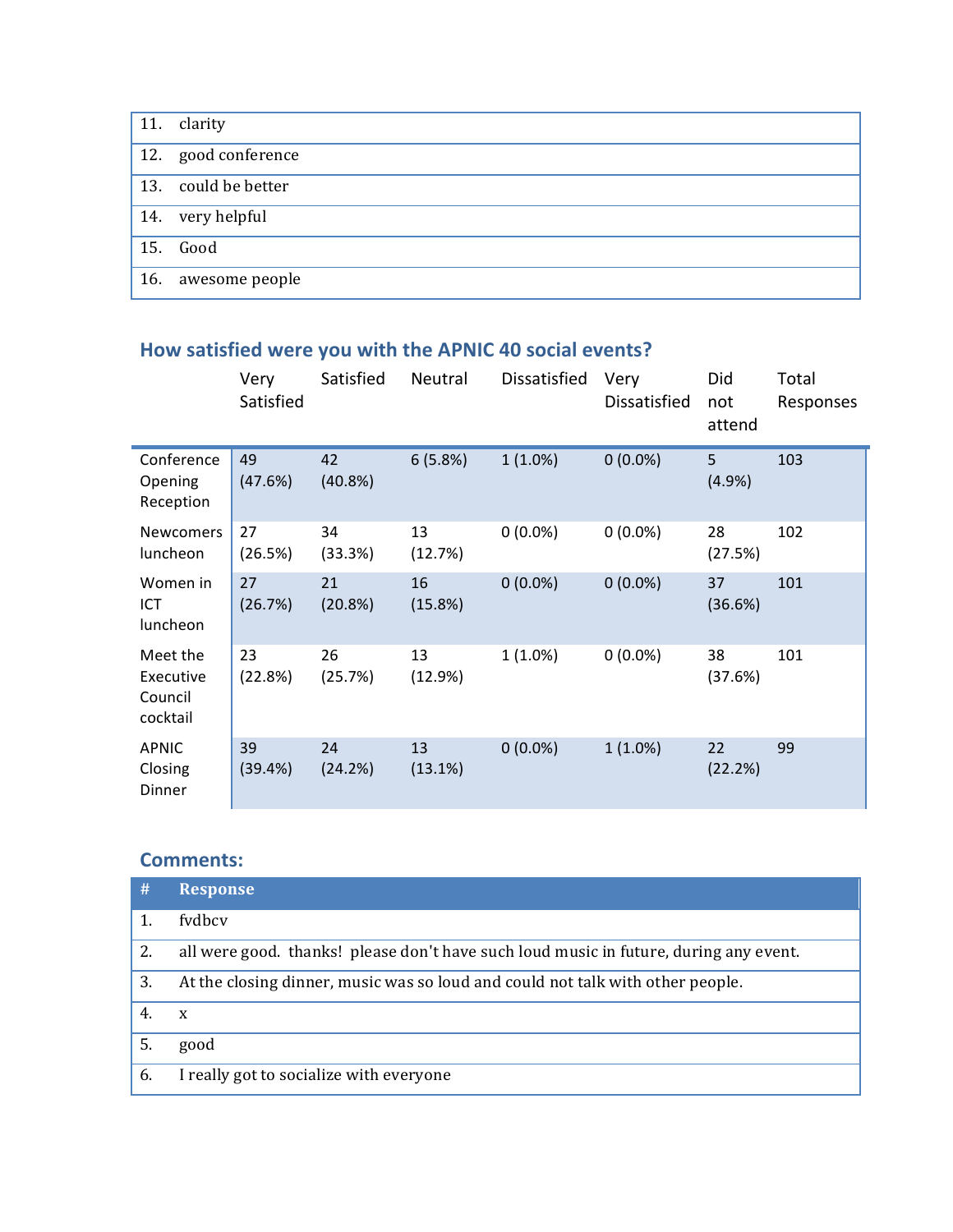| 7.  | Met a lot of new people. Exchanged a lot of contacts. One of the best thing of APNIC.                                                                                                                                                                 |
|-----|-------------------------------------------------------------------------------------------------------------------------------------------------------------------------------------------------------------------------------------------------------|
| 8.  | Good                                                                                                                                                                                                                                                  |
| 9.  | The venue of APNIC Closing dinner was nice and quality of music was high <i>i.e.</i> very nice<br>setting but would have been nice if this happened later after people were able to socialize.<br>Generallly music was too loud to have conversation. |
| 10. | merrier and need more some space;-)                                                                                                                                                                                                                   |
| 11. | good                                                                                                                                                                                                                                                  |
| 12. | great                                                                                                                                                                                                                                                 |
| 13. | it's a good events                                                                                                                                                                                                                                    |
| 14. | Good                                                                                                                                                                                                                                                  |
| 15. | Great                                                                                                                                                                                                                                                 |
| 16. | Too loud in general.                                                                                                                                                                                                                                  |
| 17. | I think I did not know new comers lunchon or executive council cocktail etc., I should have<br>known that opportunities.                                                                                                                              |

### **Overall, how satisfied were you with APNIC 40?**

| Response              | Chart | Percentage             | Count          |
|-----------------------|-------|------------------------|----------------|
| 5 - Very satisfied    |       | 45.6%                  | 47             |
| 4 – Satisfied         |       | 48.5%                  | 50             |
| 3 – Neutral           |       | 5.8%                   | 6              |
| 2 - Dissatisfied      |       | 0.0%                   | 0              |
| 1 - Very dissatisfied |       | 0.0%                   | $\overline{0}$ |
|                       |       | <b>Total Responses</b> | 103            |

| #  | <b>Response</b>                                                                               |
|----|-----------------------------------------------------------------------------------------------|
|    | kjfdkadd                                                                                      |
| 2. | congrats to APNIC.                                                                            |
| 3. | 3 days meeting was too short. It could be more informative and useful if it was usual format. |
| 4. | X                                                                                             |
| 5. | good                                                                                          |
| 6. | I would have missed something if I didn't attend the event                                    |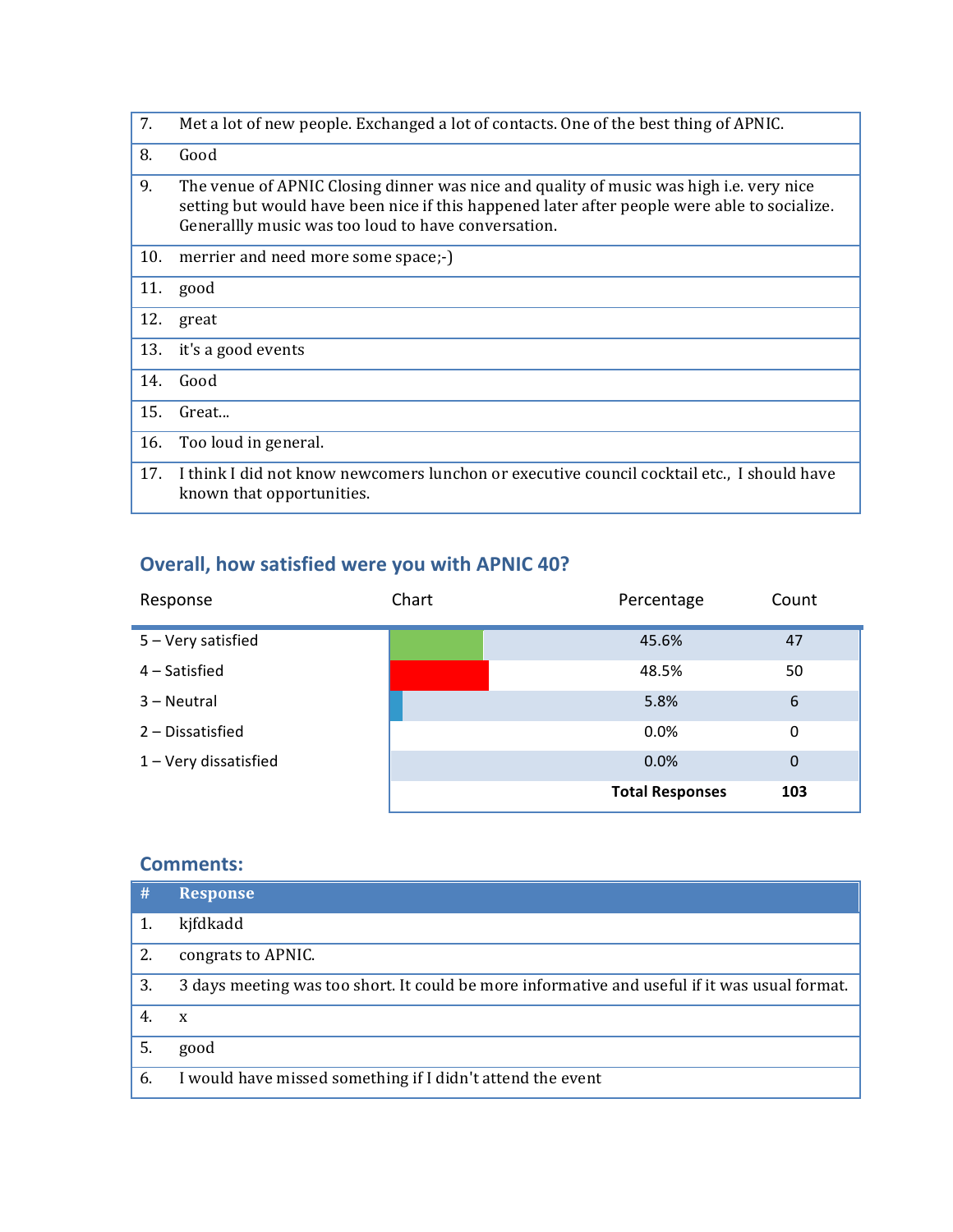| I wish I could come again and again on every APNIC meeting :/                                                                                                             |
|---------------------------------------------------------------------------------------------------------------------------------------------------------------------------|
| You could have provided some type of certificate to fellows                                                                                                               |
| Good enough                                                                                                                                                               |
| While I was not able to attend many conference sessions, there was generally lively<br>atmosphere, nice opportunity to get to know local speakers and attendees.          |
| love it, information exchanges and met with those colleagues over the region-reps. :-                                                                                     |
| ok, good                                                                                                                                                                  |
| awesome                                                                                                                                                                   |
| good job team                                                                                                                                                             |
| Satisfied                                                                                                                                                                 |
| Overall the APNIC 40 was lacking the VOW factor and needed more participation, new<br>ideas, discussions. It looked like more straight jacketed agendas and deliberations |
| Great event                                                                                                                                                               |
|                                                                                                                                                                           |

# If this was your first APNIC conference, please let us know what you **thought about the Newcomers' Orientation?**

| #   | <b>Response</b>                                                                                                                                                                                                                                                                           |
|-----|-------------------------------------------------------------------------------------------------------------------------------------------------------------------------------------------------------------------------------------------------------------------------------------------|
| 1.  | dkdkd                                                                                                                                                                                                                                                                                     |
| 2.  | <b>XZCXZ</b>                                                                                                                                                                                                                                                                              |
| 3.  | Met others on the same network it was very interesting and an eye opener                                                                                                                                                                                                                  |
| 4.  | I want to know more about APNIC, and progression internet on worldwide                                                                                                                                                                                                                    |
| 5.  | Actually I did not coming to Newcomer's Orientation                                                                                                                                                                                                                                       |
| 6.  | The newcomers were very welcomed into the association. The regular members introduced<br>the association very well. In conclusion, I feel that I might want to join the association in the<br>future.                                                                                     |
| 7.  | $\mathbf{x}$                                                                                                                                                                                                                                                                              |
| 8.  | We were late as we were in the wrong room. The event was good                                                                                                                                                                                                                             |
| 9.  | get as much as information, and rotating the event could be more flexible.                                                                                                                                                                                                                |
| 10. | It was really good. It makes us felt more comfortable and feeling welcome about joining this<br>big event even this were our first time.                                                                                                                                                  |
| 11. | There should be some more interactive discussion or team building or sharing or<br>introduction session from each or smaller groups, especially from other APNIC members, to<br>knowing each other more closely, to share what are other country does, what are their<br>challenges, etc. |
|     | Sometimes people not talking if they are not asked, and people not asking, because they                                                                                                                                                                                                   |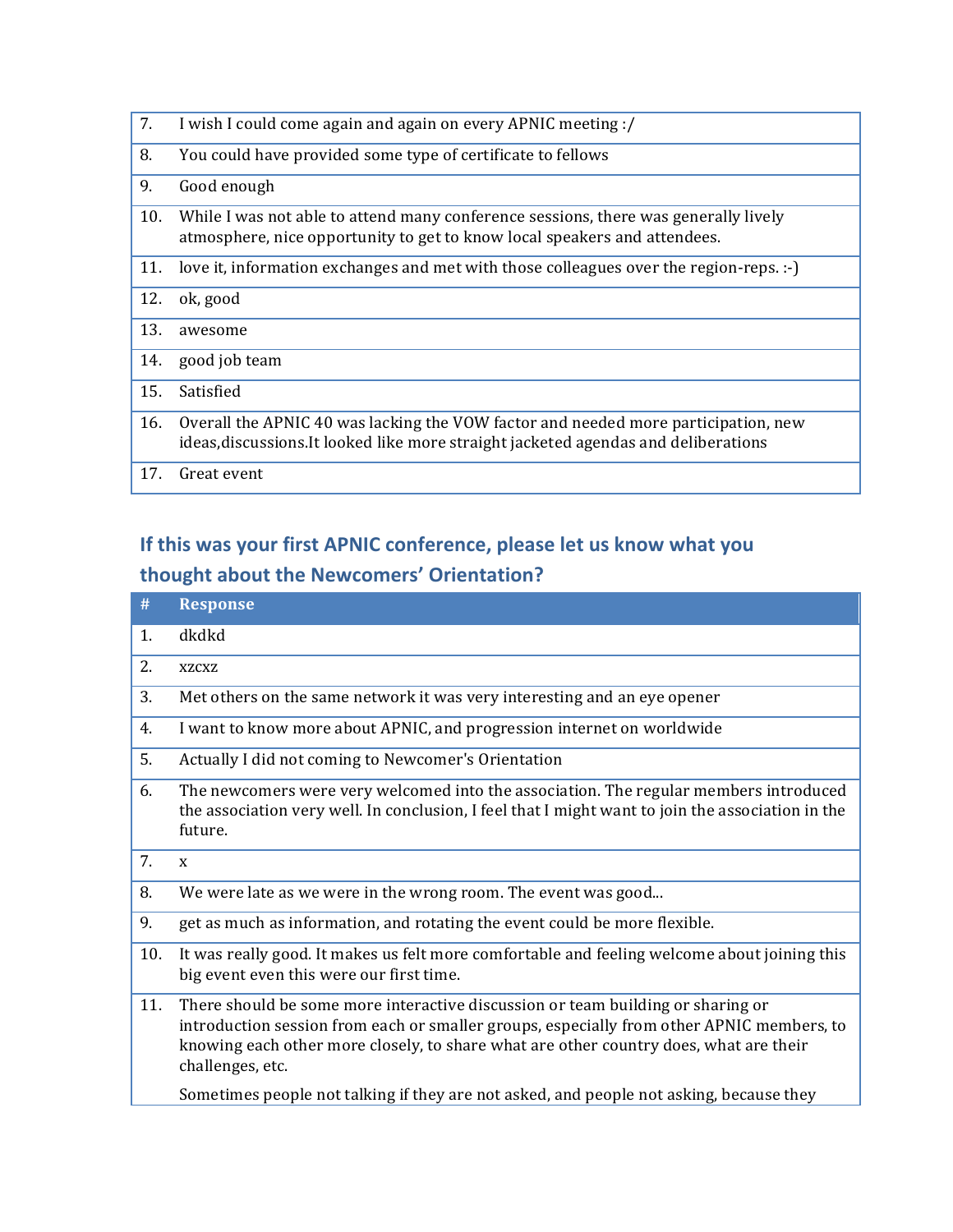| 12.<br>I did not attend the conference<br>13.<br>It would have been better if the event wouldn't have occurred during lunch time. People<br>were more concentrating on lunch. It's tough to keep the attention on slides while having<br>lunch. From next time it can be a separate event.<br>The food and Sunny were superb.<br>14.<br>Newcomers's event was so good and i am satisfied.<br>15.<br>16.<br>It was such an amazing and wonderful event. Had a great experience a lot meeting with all<br>the inspirational leaders across the APAC regions. With all the newcomers got an<br>opputunity to socialize and share ideas about the current ICT in the regions. Made lots of<br>freinds and had fun.<br>i loved it<br>17.<br>Properly organized and very useful topics were discussed during the conference. Let lot os<br>18.<br>very interesting and significant personnel<br>It was great to be introduced with many new guys from different corners of the world. Hope<br>19.<br>to meet them again some day in other places of the world. The networking that we could be<br>able to establish is worthy for collaborative efforts in strengthening the health of the<br>Internet.<br>very informative and to the point<br>20.<br>This event good to meet other people from many countries with same line business<br>21.<br>I didn't attend the luncheon but one thing I have to say, there are many acronyms going on<br>22.<br>unexplained in many of the presentations and it's really confusing as most of us don't know<br>what it stands for. I hope that there were some handout that explains most of the things<br>beforehand to catch up with the lots of information.<br>i think it is good to give insight about the APNIC itself<br>23.<br>I didn't come to Newcomers' Orientation because I attended Introduction to Policy SIG (in<br>24.<br>Bahasa).<br>25.<br>Missed the luncheon.<br>26.<br>I experienced good result and learn alot from this conference, i will try to join as much as i<br>can in the future. I will share the ideas, knowledge and the trend of internet society to my<br>country.<br>27.<br>This was my first experience with APNIC 40. All programs including new comers orientation<br>was very good. Especially newcomers orientation program provided an opportunity for us<br>to share and exchange our views and experiences and express our thought and insights.<br>This was also platform to provide constructive feed back. This was also provided chance to<br>get clarifications on some of the doubts and issues new comers had.<br>I was a founder of APJII/IDNIC altogether with my Indonesian Colleagues, incl. Mr Sanjaya:-<br>28.<br>It was great, and is still echoing nowadays and future actions plan | don't know what to ask, or to whom they should ask. |
|-----------------------------------------------------------------------------------------------------------------------------------------------------------------------------------------------------------------------------------------------------------------------------------------------------------------------------------------------------------------------------------------------------------------------------------------------------------------------------------------------------------------------------------------------------------------------------------------------------------------------------------------------------------------------------------------------------------------------------------------------------------------------------------------------------------------------------------------------------------------------------------------------------------------------------------------------------------------------------------------------------------------------------------------------------------------------------------------------------------------------------------------------------------------------------------------------------------------------------------------------------------------------------------------------------------------------------------------------------------------------------------------------------------------------------------------------------------------------------------------------------------------------------------------------------------------------------------------------------------------------------------------------------------------------------------------------------------------------------------------------------------------------------------------------------------------------------------------------------------------------------------------------------------------------------------------------------------------------------------------------------------------------------------------------------------------------------------------------------------------------------------------------------------------------------------------------------------------------------------------------------------------------------------------------------------------------------------------------------------------------------------------------------------------------------------------------------------------------------------------------------------------------------------------------------------------------------------------------------------------------------------------------------------------------------------------------------------------------------------------------------------------------------------|-----------------------------------------------------|
|                                                                                                                                                                                                                                                                                                                                                                                                                                                                                                                                                                                                                                                                                                                                                                                                                                                                                                                                                                                                                                                                                                                                                                                                                                                                                                                                                                                                                                                                                                                                                                                                                                                                                                                                                                                                                                                                                                                                                                                                                                                                                                                                                                                                                                                                                                                                                                                                                                                                                                                                                                                                                                                                                                                                                                                   |                                                     |
|                                                                                                                                                                                                                                                                                                                                                                                                                                                                                                                                                                                                                                                                                                                                                                                                                                                                                                                                                                                                                                                                                                                                                                                                                                                                                                                                                                                                                                                                                                                                                                                                                                                                                                                                                                                                                                                                                                                                                                                                                                                                                                                                                                                                                                                                                                                                                                                                                                                                                                                                                                                                                                                                                                                                                                                   |                                                     |
|                                                                                                                                                                                                                                                                                                                                                                                                                                                                                                                                                                                                                                                                                                                                                                                                                                                                                                                                                                                                                                                                                                                                                                                                                                                                                                                                                                                                                                                                                                                                                                                                                                                                                                                                                                                                                                                                                                                                                                                                                                                                                                                                                                                                                                                                                                                                                                                                                                                                                                                                                                                                                                                                                                                                                                                   |                                                     |
|                                                                                                                                                                                                                                                                                                                                                                                                                                                                                                                                                                                                                                                                                                                                                                                                                                                                                                                                                                                                                                                                                                                                                                                                                                                                                                                                                                                                                                                                                                                                                                                                                                                                                                                                                                                                                                                                                                                                                                                                                                                                                                                                                                                                                                                                                                                                                                                                                                                                                                                                                                                                                                                                                                                                                                                   |                                                     |
|                                                                                                                                                                                                                                                                                                                                                                                                                                                                                                                                                                                                                                                                                                                                                                                                                                                                                                                                                                                                                                                                                                                                                                                                                                                                                                                                                                                                                                                                                                                                                                                                                                                                                                                                                                                                                                                                                                                                                                                                                                                                                                                                                                                                                                                                                                                                                                                                                                                                                                                                                                                                                                                                                                                                                                                   |                                                     |
|                                                                                                                                                                                                                                                                                                                                                                                                                                                                                                                                                                                                                                                                                                                                                                                                                                                                                                                                                                                                                                                                                                                                                                                                                                                                                                                                                                                                                                                                                                                                                                                                                                                                                                                                                                                                                                                                                                                                                                                                                                                                                                                                                                                                                                                                                                                                                                                                                                                                                                                                                                                                                                                                                                                                                                                   |                                                     |
|                                                                                                                                                                                                                                                                                                                                                                                                                                                                                                                                                                                                                                                                                                                                                                                                                                                                                                                                                                                                                                                                                                                                                                                                                                                                                                                                                                                                                                                                                                                                                                                                                                                                                                                                                                                                                                                                                                                                                                                                                                                                                                                                                                                                                                                                                                                                                                                                                                                                                                                                                                                                                                                                                                                                                                                   |                                                     |
|                                                                                                                                                                                                                                                                                                                                                                                                                                                                                                                                                                                                                                                                                                                                                                                                                                                                                                                                                                                                                                                                                                                                                                                                                                                                                                                                                                                                                                                                                                                                                                                                                                                                                                                                                                                                                                                                                                                                                                                                                                                                                                                                                                                                                                                                                                                                                                                                                                                                                                                                                                                                                                                                                                                                                                                   |                                                     |
|                                                                                                                                                                                                                                                                                                                                                                                                                                                                                                                                                                                                                                                                                                                                                                                                                                                                                                                                                                                                                                                                                                                                                                                                                                                                                                                                                                                                                                                                                                                                                                                                                                                                                                                                                                                                                                                                                                                                                                                                                                                                                                                                                                                                                                                                                                                                                                                                                                                                                                                                                                                                                                                                                                                                                                                   |                                                     |
|                                                                                                                                                                                                                                                                                                                                                                                                                                                                                                                                                                                                                                                                                                                                                                                                                                                                                                                                                                                                                                                                                                                                                                                                                                                                                                                                                                                                                                                                                                                                                                                                                                                                                                                                                                                                                                                                                                                                                                                                                                                                                                                                                                                                                                                                                                                                                                                                                                                                                                                                                                                                                                                                                                                                                                                   |                                                     |
|                                                                                                                                                                                                                                                                                                                                                                                                                                                                                                                                                                                                                                                                                                                                                                                                                                                                                                                                                                                                                                                                                                                                                                                                                                                                                                                                                                                                                                                                                                                                                                                                                                                                                                                                                                                                                                                                                                                                                                                                                                                                                                                                                                                                                                                                                                                                                                                                                                                                                                                                                                                                                                                                                                                                                                                   |                                                     |
|                                                                                                                                                                                                                                                                                                                                                                                                                                                                                                                                                                                                                                                                                                                                                                                                                                                                                                                                                                                                                                                                                                                                                                                                                                                                                                                                                                                                                                                                                                                                                                                                                                                                                                                                                                                                                                                                                                                                                                                                                                                                                                                                                                                                                                                                                                                                                                                                                                                                                                                                                                                                                                                                                                                                                                                   |                                                     |
|                                                                                                                                                                                                                                                                                                                                                                                                                                                                                                                                                                                                                                                                                                                                                                                                                                                                                                                                                                                                                                                                                                                                                                                                                                                                                                                                                                                                                                                                                                                                                                                                                                                                                                                                                                                                                                                                                                                                                                                                                                                                                                                                                                                                                                                                                                                                                                                                                                                                                                                                                                                                                                                                                                                                                                                   |                                                     |
|                                                                                                                                                                                                                                                                                                                                                                                                                                                                                                                                                                                                                                                                                                                                                                                                                                                                                                                                                                                                                                                                                                                                                                                                                                                                                                                                                                                                                                                                                                                                                                                                                                                                                                                                                                                                                                                                                                                                                                                                                                                                                                                                                                                                                                                                                                                                                                                                                                                                                                                                                                                                                                                                                                                                                                                   |                                                     |
|                                                                                                                                                                                                                                                                                                                                                                                                                                                                                                                                                                                                                                                                                                                                                                                                                                                                                                                                                                                                                                                                                                                                                                                                                                                                                                                                                                                                                                                                                                                                                                                                                                                                                                                                                                                                                                                                                                                                                                                                                                                                                                                                                                                                                                                                                                                                                                                                                                                                                                                                                                                                                                                                                                                                                                                   |                                                     |
|                                                                                                                                                                                                                                                                                                                                                                                                                                                                                                                                                                                                                                                                                                                                                                                                                                                                                                                                                                                                                                                                                                                                                                                                                                                                                                                                                                                                                                                                                                                                                                                                                                                                                                                                                                                                                                                                                                                                                                                                                                                                                                                                                                                                                                                                                                                                                                                                                                                                                                                                                                                                                                                                                                                                                                                   |                                                     |
|                                                                                                                                                                                                                                                                                                                                                                                                                                                                                                                                                                                                                                                                                                                                                                                                                                                                                                                                                                                                                                                                                                                                                                                                                                                                                                                                                                                                                                                                                                                                                                                                                                                                                                                                                                                                                                                                                                                                                                                                                                                                                                                                                                                                                                                                                                                                                                                                                                                                                                                                                                                                                                                                                                                                                                                   |                                                     |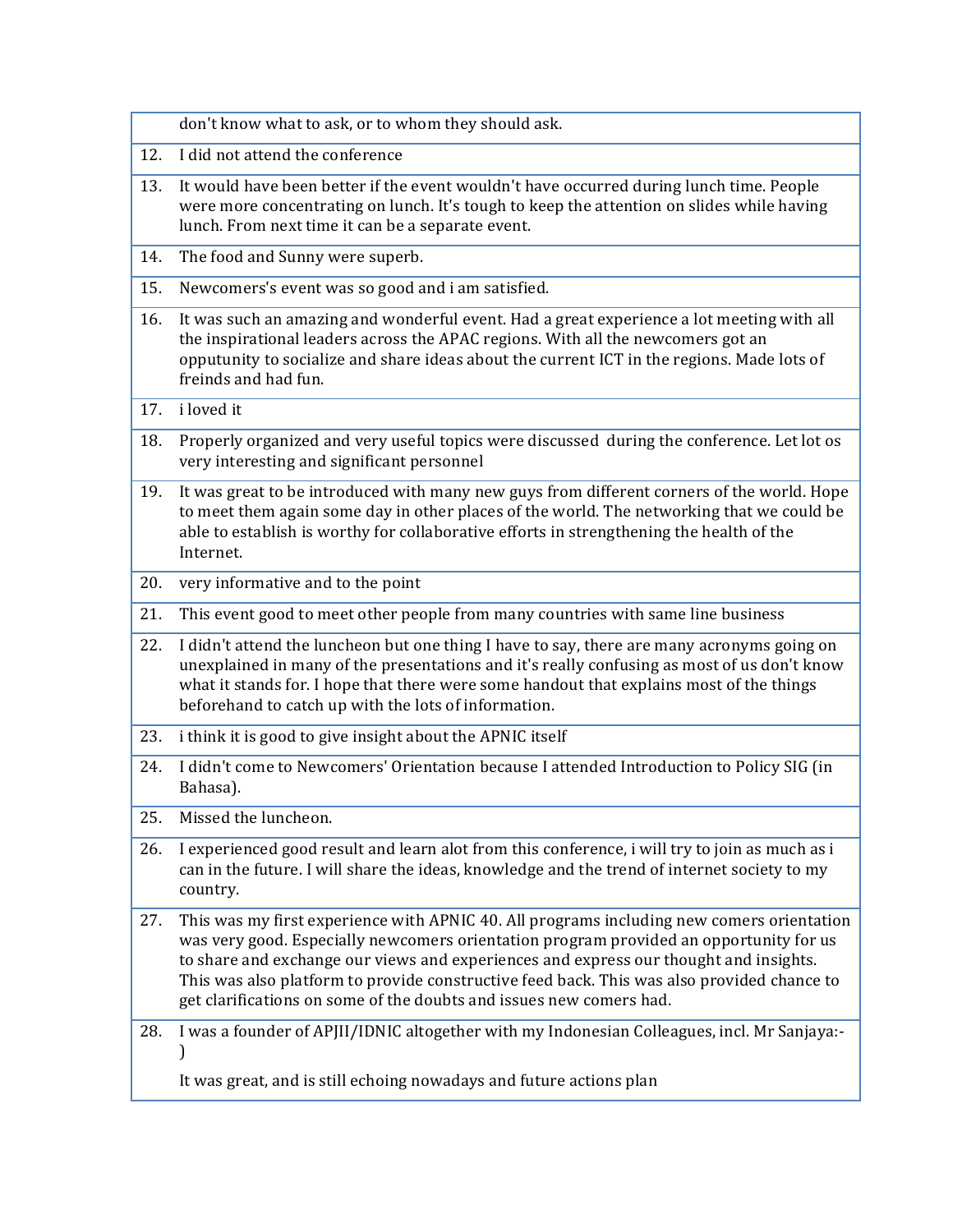29. It would have been better if it was managed before the conference day and should have started with the introduction of all the fellows. Also, more interaction among fellows would have been possible if some group games eg. broken square game, etc. were played making different teams. 30. I thought this was excellent. Having a mentor guiding fellow through from even before the conference was a great initiative. It allowed us to better appreciate the conference and put us in a better position within the APNIC ecosystem. 31. It was terrific. I was briefed on many aspects of APNIC ecosystem. I gained lot of new insights and had a memorable experience. I made many new connection in my field of expertise. In addition to that, I also learned a lot about new domains. I am really grateful to APNIC for granting me fellowship to attend this event and enabling me to broaden my technical, experiential, and professional network horizon. I am proud to be part of this great community. 32. It was great. 33. Need more information on the policy in apnic 34. I thinks enough 35. Well done 36. Good 37. More choices for newcomers orientation 38. Excellent 39. Yes it is 40. This is great event and give me great experience. I have learn a lot of new stuffs in this event. And absolutely know about internet regulations at asia pasific and how important we have to move to IPv6. 41. It is very good opportunity to build a network and share experience with people who work in the same field. And through this event you can receive many update in ICT from people around the world. 42. It is interesting. Topical themes. 43. I don't know about new comers' orientation. I should have known there was such an event. Very great conferences overall. Very great opportunities to meet new people. Fellows program attendees were excellent, very motivated. 44. Need more explanation. The slide is very short 45. It was my first APNIC conference but i was not part of the Newcomers' Oreintation. 46. Much appreciated to have an introduction to APNIC and be welcomed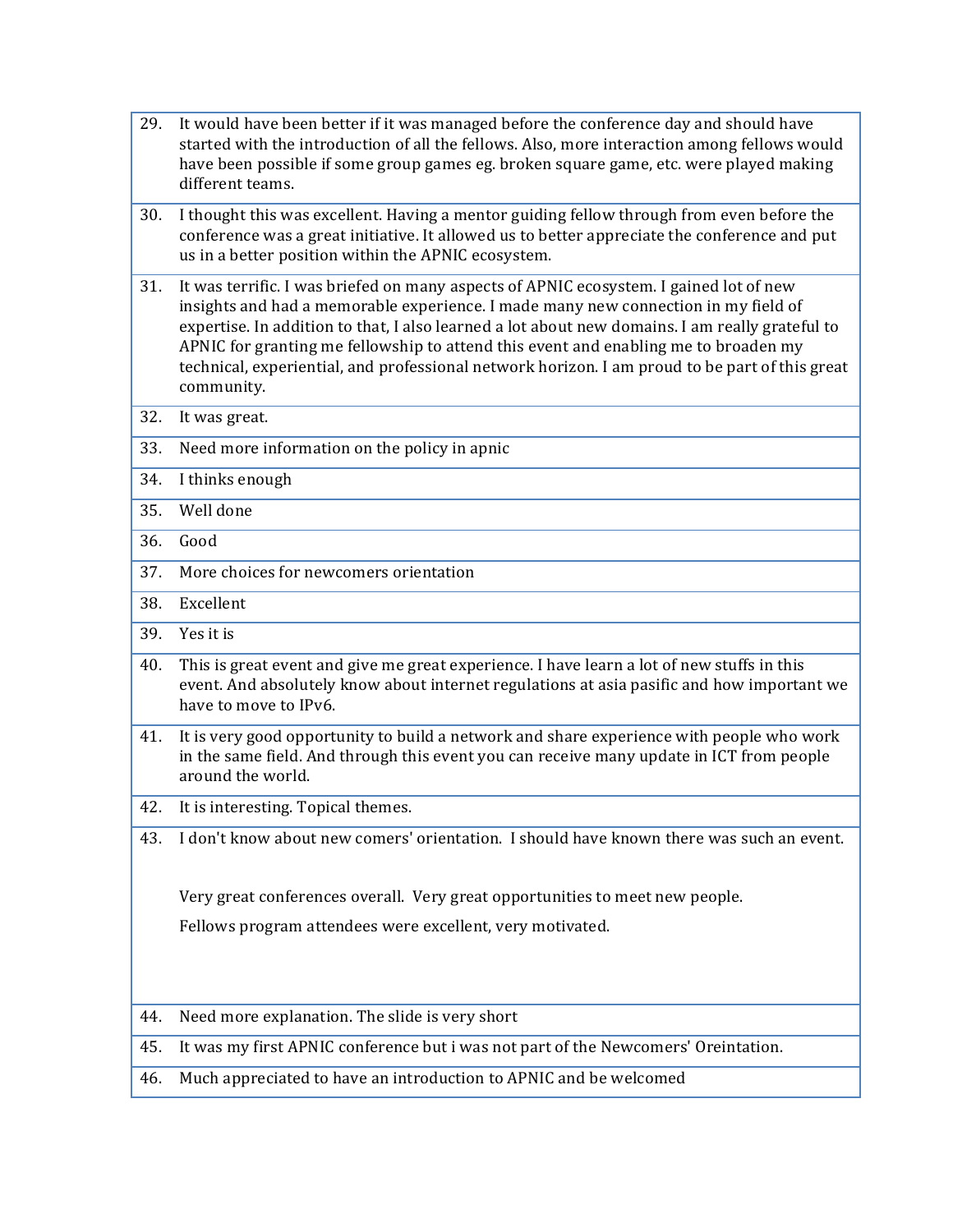### **Did you visit the APNIC Members Services Lounge?**

| Response | Chart | Percentage             | Count |
|----------|-------|------------------------|-------|
| Yes      |       | 38.8%                  | 40    |
| No.      |       | 61.2%                  | 63    |
|          |       | <b>Total Responses</b> | 103   |

#### **Comments:**

| #  | <b>Response</b>                                                                                                                                                    |
|----|--------------------------------------------------------------------------------------------------------------------------------------------------------------------|
|    | jbjkb                                                                                                                                                              |
| 2. | There are lot of things in this conference that i didnt even know about it before. Thank you to<br>APNIC and APJII for inviting me as a fellowship from Indonesia. |
| 3. | Met my expectations fully.                                                                                                                                         |
| 4. | this is one of the best survey form distributions.                                                                                                                 |

### Were you satisfied with the service you received at the lounge?

| Response              | Chart | Percentage             | Count       |
|-----------------------|-------|------------------------|-------------|
| 5 - Very satisfied    |       | 39.5%                  | 15          |
| 4 – Satisfied         |       | 52.6%                  | 20          |
| 3 - Neutral           |       | 7.9%                   | 3           |
| 2 - Dissatisfied      |       | 0.0%                   | 0           |
| 1 - Very dissatisfied |       | 0.0%                   | $\mathbf 0$ |
|                       |       | <b>Total Responses</b> | 38          |

### Did you make use of the APNIC Hostmaster Consultation service?

| Response | Chart | Percentage             | Count |
|----------|-------|------------------------|-------|
| Yes      |       | 18.6%                  | 18    |
| No.      |       | 81.4%                  | 79    |
|          |       | <b>Total Responses</b> | 97    |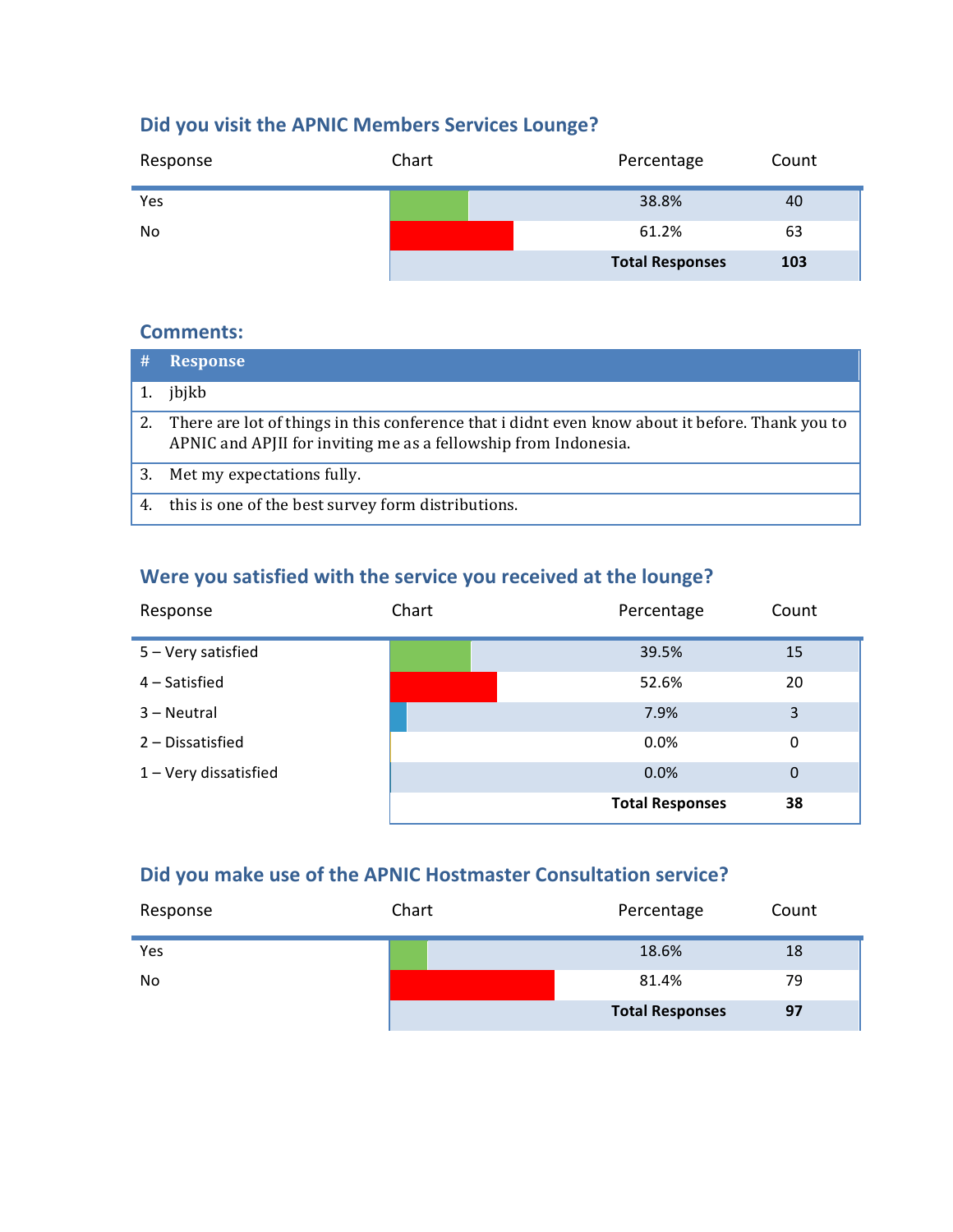### **Was your APNIC Hostmaster Consultation:**

| Response        | Chart | Percentage             | Count |
|-----------------|-------|------------------------|-------|
| 4 – Very useful |       | 38.9%                  |       |
| 3 - Useful      |       | 61.1%                  | 11    |
| 2 - Neutral     |       | 0.0%                   | 0     |
| 1 - Not useful  |       | 0.0%                   | 0     |
|                 |       | <b>Total Responses</b> | 18    |

#### **Comments:**

| # Response                                                                                   |
|----------------------------------------------------------------------------------------------|
| 1. ikll                                                                                      |
| 2. I know them well in years, so everything is moving forward for the sake of public good :- |

### **Was it easy to find all the information you needed to participate at APNIC 40 on the conference website?**

| Response  | Chart | Percentage             | Count |
|-----------|-------|------------------------|-------|
| Yes       |       | 91.7%                  | 88    |
| <b>No</b> |       | 8.3%                   | 8     |
|           |       | <b>Total Responses</b> | 96    |

| #  | <b>Response</b>                                                                                                                       |
|----|---------------------------------------------------------------------------------------------------------------------------------------|
| 1. | Slideshare should uploaded for all speakers.                                                                                          |
| 2. | the conference website displayed the information clearly, and in an organized layout. the<br>CONFER system was extremely interesting. |
| 3. | mostly ok but some things are hard to find: links for remote pareticipation, easy link to<br>todays schedule.                         |
| 4. | I can found all information easyly.                                                                                                   |
| 5. | The information also provide by a miling-list, its really helpful.                                                                    |
| 6. | Everything was mentioned in the website                                                                                               |
| 7. | Almost.                                                                                                                               |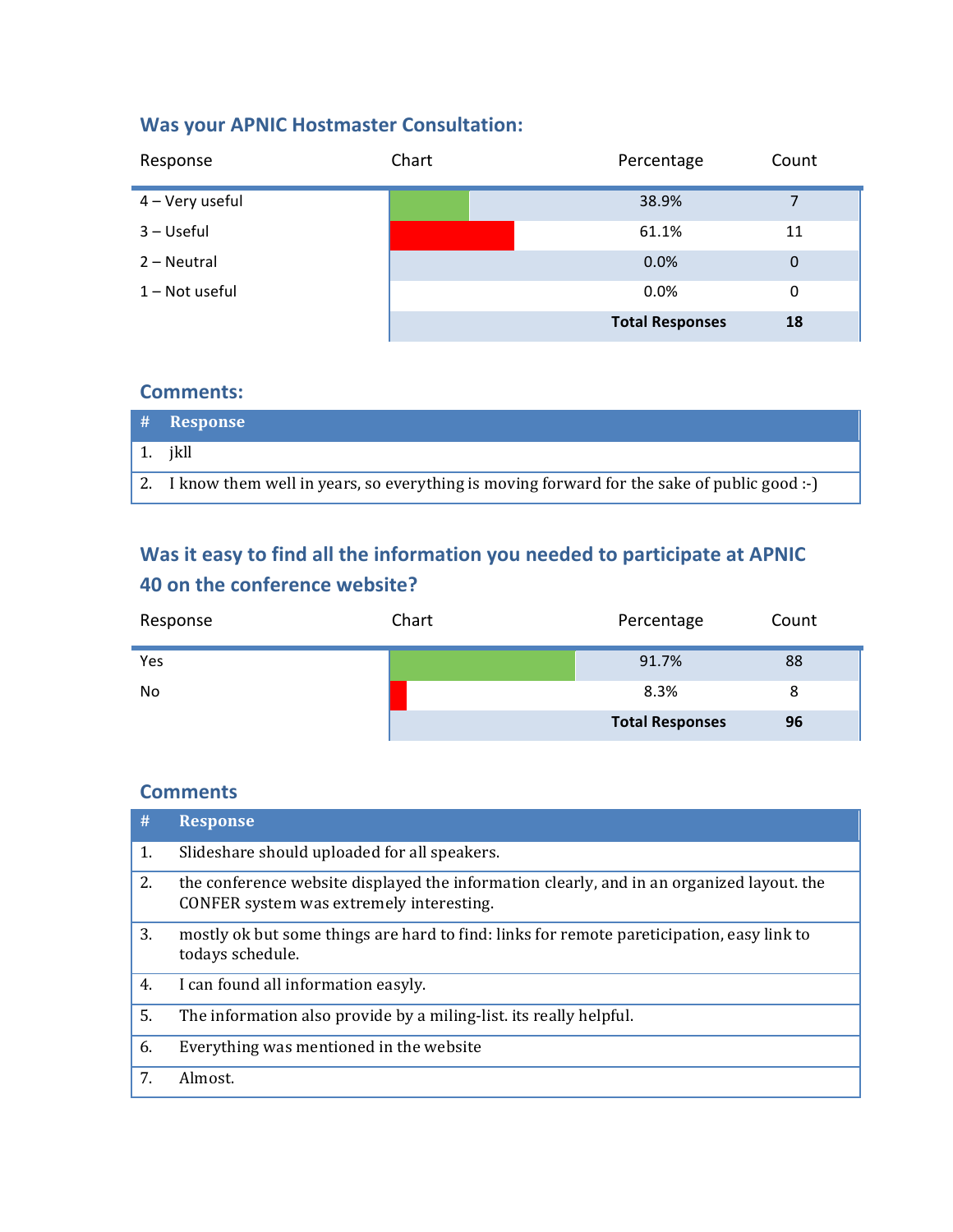| 8.     | The website was very informative for this porpose                                                                                                                                            |
|--------|----------------------------------------------------------------------------------------------------------------------------------------------------------------------------------------------|
| 9.     | Most all of them but some little information did not put in the place.                                                                                                                       |
| 10.    | It was. I was forgotten to fill-in online registration due to hectic activity recently. But it was<br>solved by the desk the right time.                                                     |
| 11.    | Introduction about the presentation should be put in advance, not only the topic. eg. In case<br>of Mobile Technology, I had thought much but to my surprise it was just about the software. |
| 12.    | ok, good information                                                                                                                                                                         |
| 13. ez |                                                                                                                                                                                              |
| 14.    | Good                                                                                                                                                                                         |
| 15.    | Great effort from committe to provide us informations about this conference and absolutely<br>translation for each speaker.                                                                  |
| 16.    | I just did not read much on the conference, sorry.                                                                                                                                           |

# Did you find the conference offered enough networking opportunities for **you?**

| Response       | Chart | Percentage             | Count |
|----------------|-------|------------------------|-------|
| Yes            |       | 88.5%                  | 85    |
| N <sub>o</sub> |       | 11.5%                  | 11    |
|                |       | <b>Total Responses</b> | 96    |

| #  | <b>Response</b>                                                                                                                                         |
|----|---------------------------------------------------------------------------------------------------------------------------------------------------------|
| 1. | With this conference, now i know what you guys talking about and the international<br>problematic.                                                      |
| 2. | Yes it could be great for networking, with more people. loud music makes networking<br>impossible!                                                      |
| 3. | Meetings and socials were not enough mainly because of limited time.                                                                                    |
| 4. | I got to introduce myself with legends                                                                                                                  |
| 5. | Like I said before, networking with people was one of the best thing I witnessed in APNIC<br>40.                                                        |
| 6. | WiFi was almost unusable (DHCP problem)                                                                                                                 |
| 7. | If we can have more social on the APNIC alumni social network, that will be more great<br>because we can build a strong network of our internet society |
| 8. | very good opportunity for networking                                                                                                                    |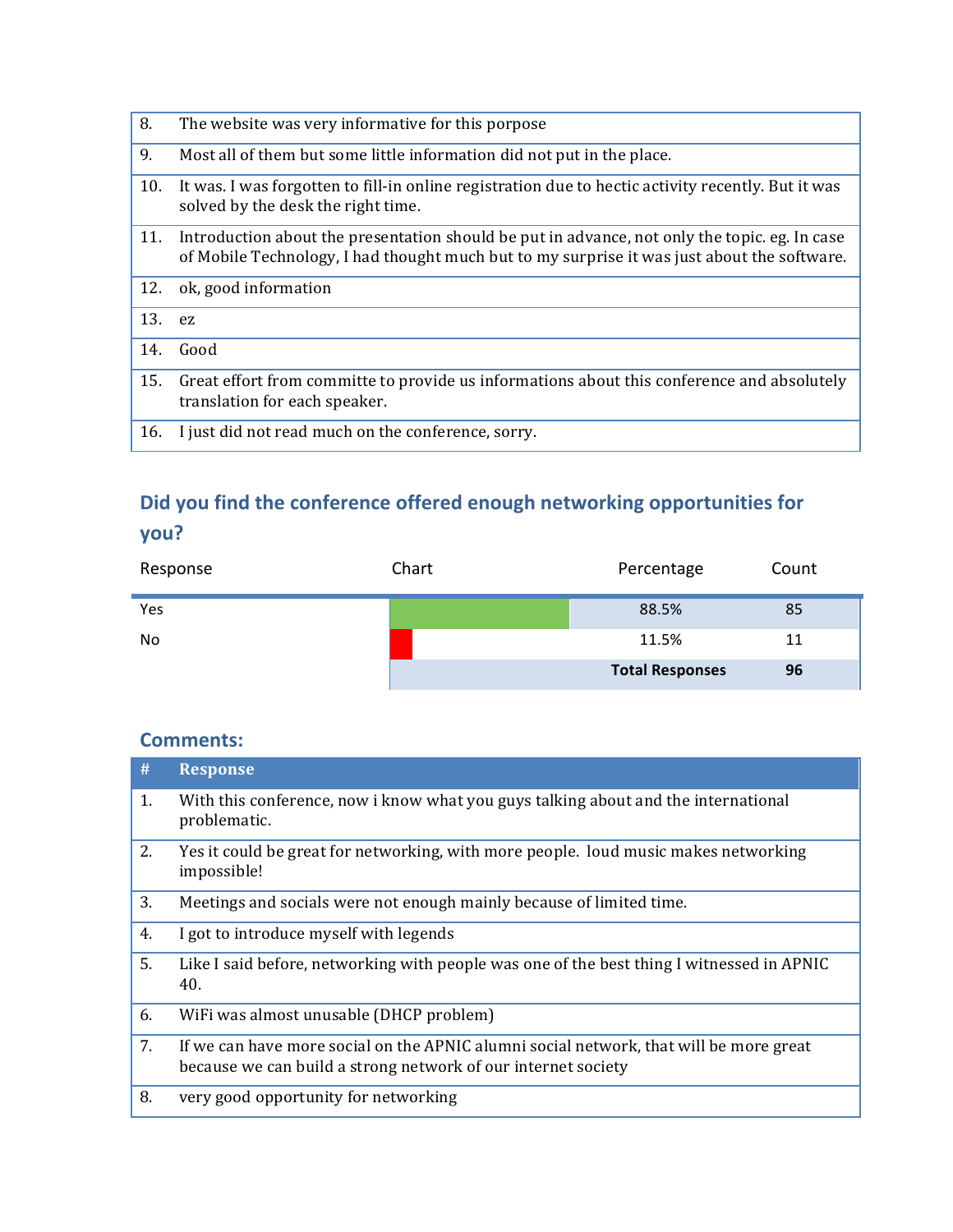| 9.  | as I mentioned earlier, this very best effort in gathering with multi-stack-holders<br>participation |
|-----|------------------------------------------------------------------------------------------------------|
| 10. | ok enough                                                                                            |
| 11. | good fortune                                                                                         |
| 12. | No.                                                                                                  |
|     | 13. I wish I could talk more variation of people.                                                    |

### Did you use the APNIC 40 mobile app?

| Response | Chart | Percentage             | Count |
|----------|-------|------------------------|-------|
| Yes      |       | 52.1%                  | 50    |
| No       |       | 47.9%                  | 46    |
|          |       | <b>Total Responses</b> | 96    |

### If yes, how satisfied were you overall with the mobile app?

| Response              | Chart | Percentage             | Count        |
|-----------------------|-------|------------------------|--------------|
| 5 - Very satisfied    |       | 18.8%                  | 12           |
| 4 – Satisfied         |       | 37.5%                  | 24           |
| 3 – Neutral           |       | 34.4%                  | 22           |
| 2 - Dissatisfied      |       | 7.8%                   | 5            |
| 1 - Very dissatisfied |       | 1.6%                   | $\mathbf{1}$ |
|                       |       | <b>Total Responses</b> | 64           |

### Did you use the mobile app to:

| Response                     | Chart | Percentage             | Count |
|------------------------------|-------|------------------------|-------|
| Customize you agenda         |       | 79.7%                  | 47    |
| Network with colleagues      |       | 35.6%                  | 21    |
| Find information on sponsors |       | 23.7%                  | 14    |
| Use the maps                 |       | 40.7%                  | 24    |
|                              |       | <b>Total Responses</b> | 59    |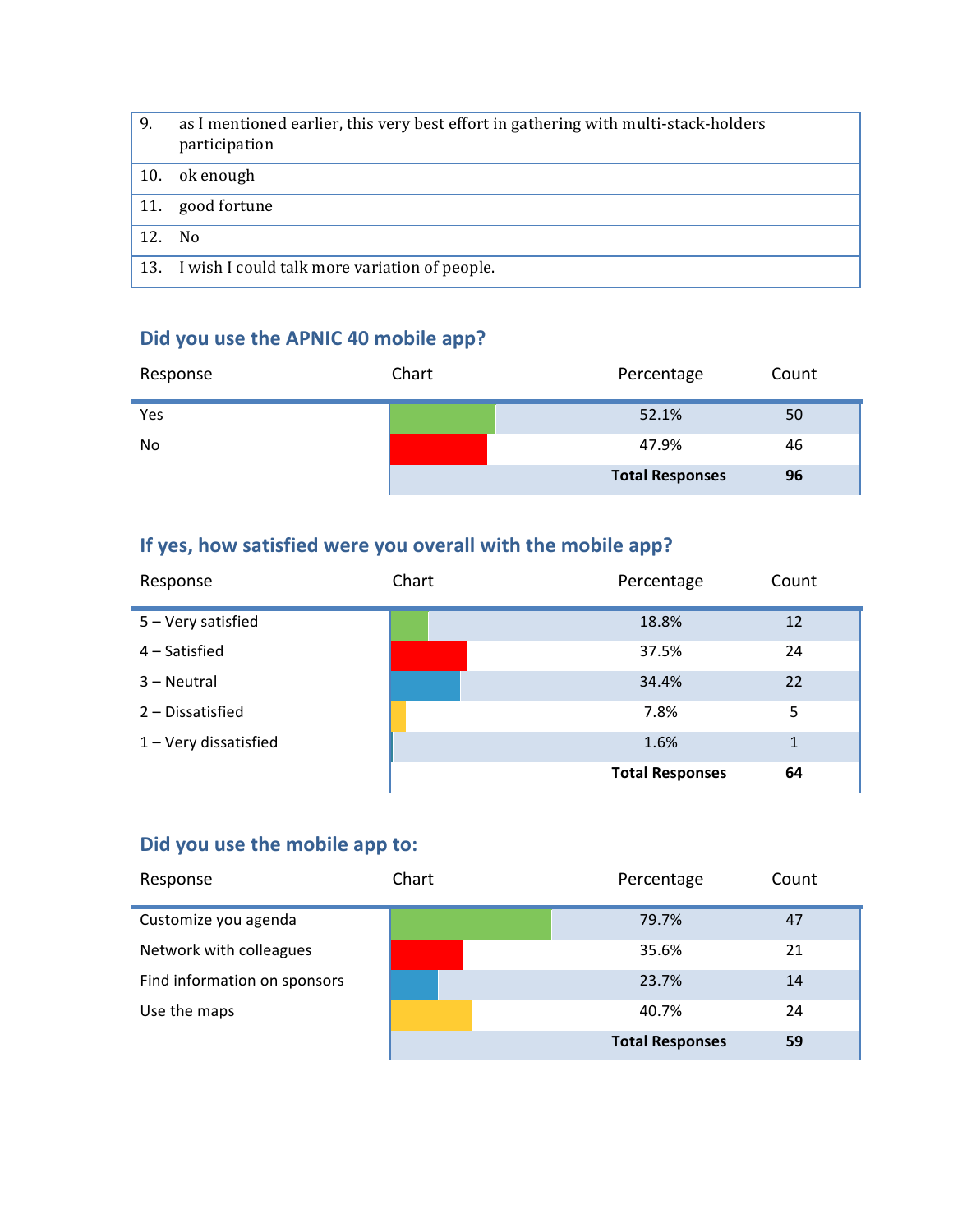### Did you use the networking functionality offered by the Presdo Match website to connect with colleagues and friends?

| Response       | Chart | Percentage             | Count |
|----------------|-------|------------------------|-------|
| Yes            |       | 40.4%                  | 36    |
| N <sub>o</sub> |       | 59.6%                  | 53    |
|                |       | <b>Total Responses</b> | 89    |

### Are there any other comments you would like to provide to us about the **conference?**

| #  | <b>Response</b>                                                                                                                                                                                                                                                                                                                                                                                                                                                                                                                                                     |
|----|---------------------------------------------------------------------------------------------------------------------------------------------------------------------------------------------------------------------------------------------------------------------------------------------------------------------------------------------------------------------------------------------------------------------------------------------------------------------------------------------------------------------------------------------------------------------|
| 1. | vhhjgjk                                                                                                                                                                                                                                                                                                                                                                                                                                                                                                                                                             |
| 2. | This is my first international conference. A lot of information i got from this conference.<br>Through this conference, now i know what you guys are doing all the time. Thank you for<br>invited me to this conference.                                                                                                                                                                                                                                                                                                                                            |
| 3. | The conference was perfect for learning what's going on in the networking association,<br>especially in the asia-pacific region. The speakers also proposed their idea clearly. As one of<br>the APNIC Fellowship participants, this conference was very educational. This could be<br>improved by allowing more university students to participate in this conference. We could<br>learn about the network technology and make new friends in the same interest. And<br>hopefully, the students would understand the current situation and improve for the future. |
| 4. | Thank you so much for whole arrangement of the conference!                                                                                                                                                                                                                                                                                                                                                                                                                                                                                                          |
|    | About the mobile app, it was useful. Please consider it to provide every meetings. Two<br>points:                                                                                                                                                                                                                                                                                                                                                                                                                                                                   |
|    | - Current agenda (especially the day) should be the default screen when started.                                                                                                                                                                                                                                                                                                                                                                                                                                                                                    |
|    | - Program should be more visualized and make it possible to visit full agenda and materials.                                                                                                                                                                                                                                                                                                                                                                                                                                                                        |
|    | Thank you!                                                                                                                                                                                                                                                                                                                                                                                                                                                                                                                                                          |
| 5. | no                                                                                                                                                                                                                                                                                                                                                                                                                                                                                                                                                                  |
| 6. | The Conference was very informative and would like to thank the APNIC Staff for everything<br>making the conference successful.                                                                                                                                                                                                                                                                                                                                                                                                                                     |
| 7. | not now, cause I am new comers                                                                                                                                                                                                                                                                                                                                                                                                                                                                                                                                      |
| 8. | The app still cause some bugs. for example if you login into the app sometimes the apps will<br>crash and closed by itself                                                                                                                                                                                                                                                                                                                                                                                                                                          |
| 9. | There should be more explanation on Bahasa on what are the agenda, what kind of<br>service/agenda that can be attend by each type of registered attendees (especially the free                                                                                                                                                                                                                                                                                                                                                                                      |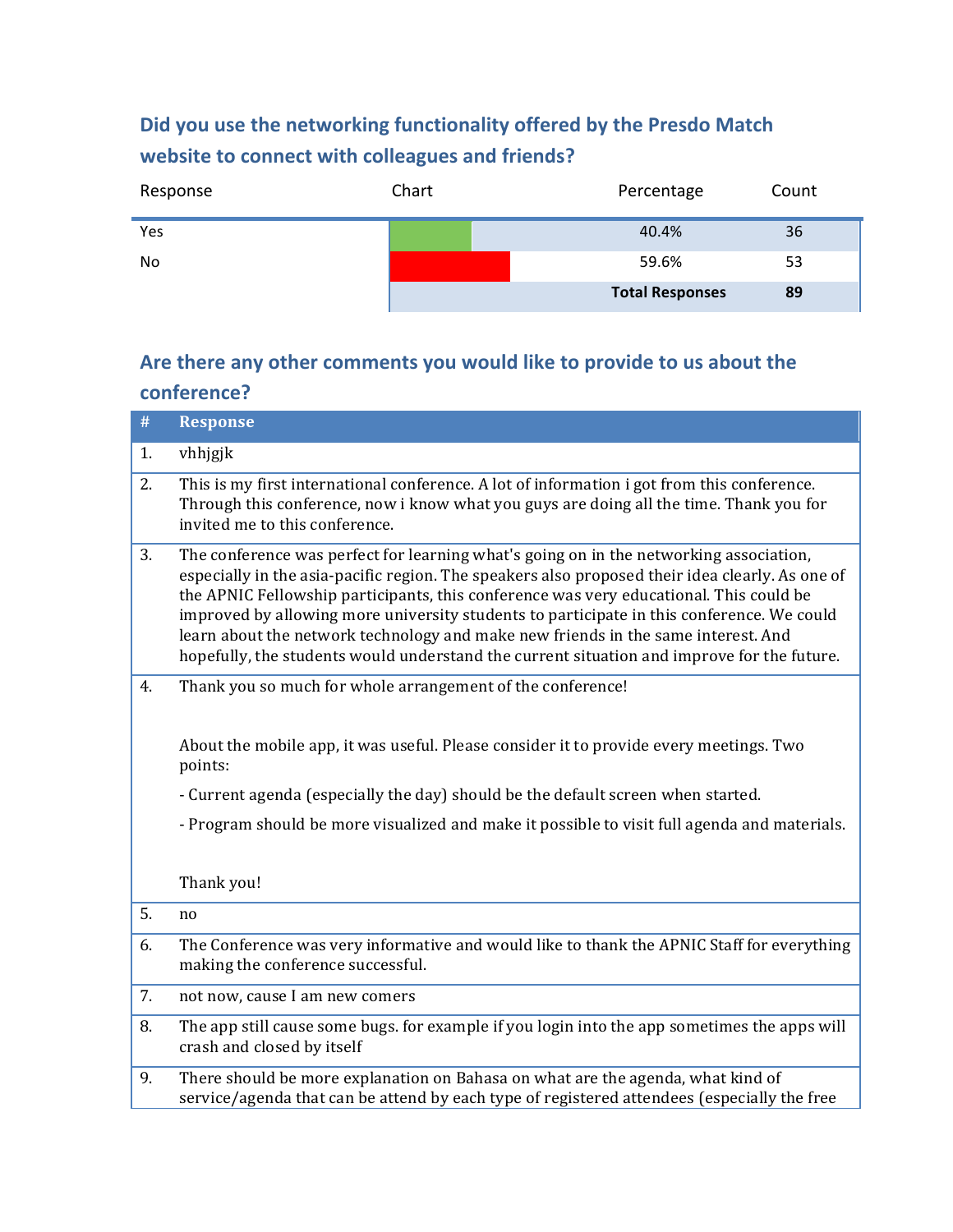|     | ones).                                                                                                                                                                                                                                                                                                |
|-----|-------------------------------------------------------------------------------------------------------------------------------------------------------------------------------------------------------------------------------------------------------------------------------------------------------|
| 10. | I just loved everything about the conference                                                                                                                                                                                                                                                          |
| 11. | Since IETF is a global standard body, one member from it must be present on each APNIC<br>conference. Similarly, in every IETF meeting, one member from APNIC must be present.                                                                                                                        |
| 12. | Overall it was very good.                                                                                                                                                                                                                                                                             |
| 13. | Keep going                                                                                                                                                                                                                                                                                            |
| 14. | iam a student from surabaya indonesia, this is my first conference. the show opened my<br>horizons. i hope i can join again in apnic 41. :)                                                                                                                                                           |
| 15. | Better integration of agenda/uploaded slides/transcript/webcast would be appreciated.                                                                                                                                                                                                                 |
| 16. | Thank you for choosing Jakarta for APNIC event, we'll be waiting for others international<br>event held in Jakarta :)                                                                                                                                                                                 |
| 17. | Five days was a bit long, three days is a bit short, how about four days ?                                                                                                                                                                                                                            |
| 18. | na                                                                                                                                                                                                                                                                                                    |
| 19. | over all the conference was excellent opportunity to learn and know many new things, get<br>good experience and networking.                                                                                                                                                                           |
| 20. | nope. it was great. thats all :-)                                                                                                                                                                                                                                                                     |
| 21. | It was an excellent conference and definitely broadened my horizon on the Internet within<br>our region. I will be looking to spread the word and getting more people within my country<br>involved.                                                                                                  |
| 22. | I pay special thanks to APNIC Staff and members for giving me the opportunity to<br>participate in such a prestigious international workshop & conference. The most interesting<br>part of this workshop & conference was to learn about new technologies, making new<br>connections and new friends. |
| 23. | The Conference was great.                                                                                                                                                                                                                                                                             |
|     | My only comment is, since the event was hosted in Asia, those of us fellows from the Pacific<br>should be booked on flights that arrived in Jakarta atleast 2 days before the conference, this<br>is to give us enough rest (from jet lag) before the start of the conference.                        |
| 24. | no                                                                                                                                                                                                                                                                                                    |
| 25. | Nope                                                                                                                                                                                                                                                                                                  |
| 26. | less Interactive                                                                                                                                                                                                                                                                                      |
| 27. | your mobile apps must be helpful and more information.                                                                                                                                                                                                                                                |
| 28. | No                                                                                                                                                                                                                                                                                                    |
| 29. | Great event good job for committe                                                                                                                                                                                                                                                                     |
| 30. | Sorry, i was a new comer, and I didn't think I know what's going on 100%, and seems like I<br>missed some occasion. Maybe I was careless, but I wish I could have known all<br>opportunities I can have.                                                                                              |
| 31. | The presentations went very late into the evening making it become very tiring. Keep it to                                                                                                                                                                                                            |
|     |                                                                                                                                                                                                                                                                                                       |